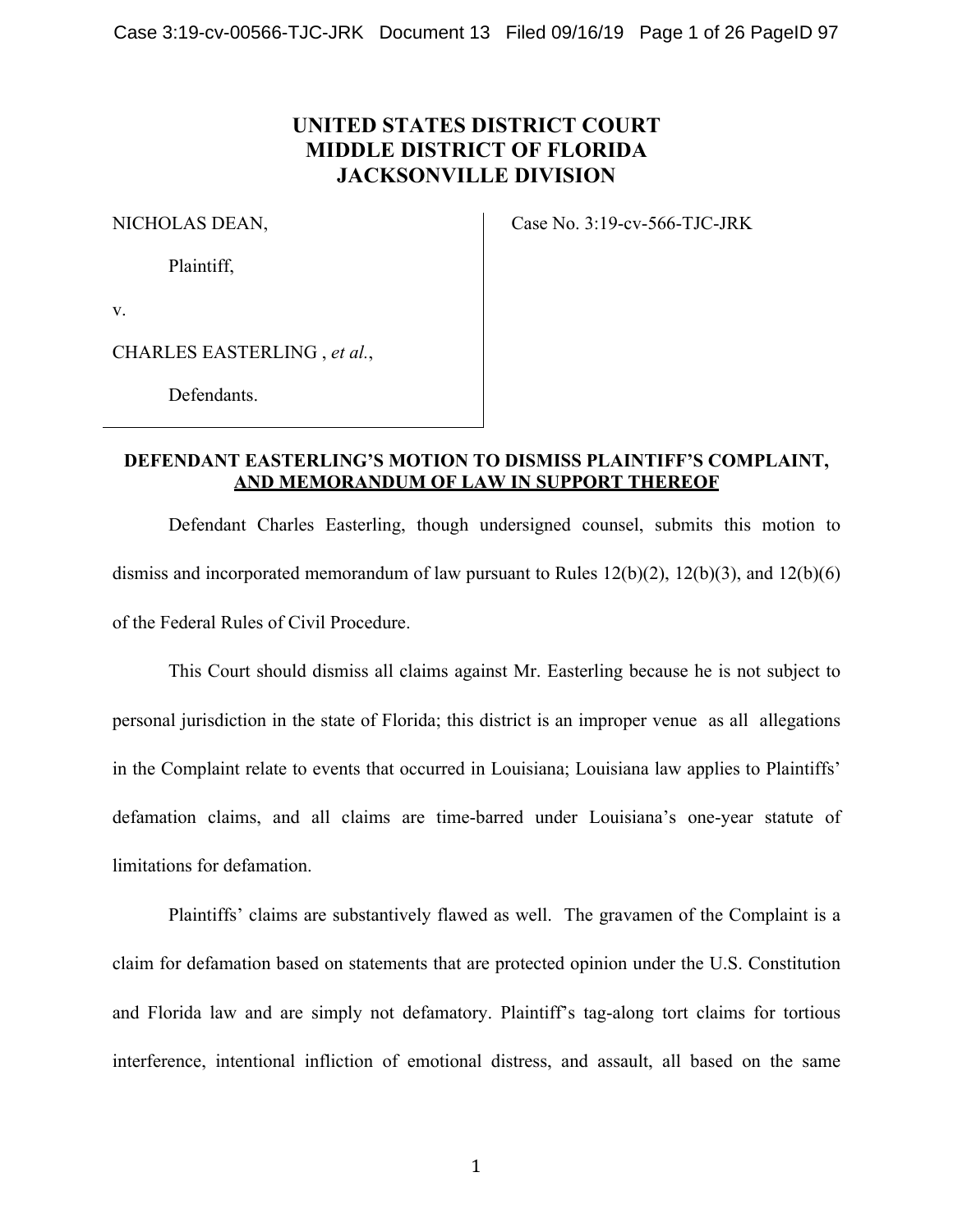alleged defamation, are barred for the same reasons as the defamation claims. For these and other reasons explained below, the Complaint should be dismissed.

#### **FACTUAL INTRODUCTION**

This case is filed in the wrong Court. It arises entirely out of a sequence of events that occurred more than two years ago and more than 500 miles away in Louisiana. The case's only connection with Florida is that Plaintiff moved here at some point after all events outlined in the Complaint. He likely chose this forum because the Louisiana statute of limitations on his claims has now expired.

This case arises out of the alleged termination of Plaintiff Nicholas Dean from his position as principal of Crescent Leadership Academy in New Orleans, Louisiana. Doc. 1 at ¶¶ 12, 21, 27, 123. According to the Complaint, Plaintiff lost his job on May 30, 2017, three weeks after he attended a March 7, 2017 "public protest of the removal of Confederate Monuments in New Orleans, Louisiana<sup>[1]</sup> Doc. 1 at  $\P$  25, 50. At that protest Plaintiff "chose to stand in physical proximity with and offer protection to the nonviolent persons assembled." Doc. 1 at ¶ 62.

The Complaint further alleges that Defendant Charles Easterling posted videos and comments from the protest featuring Plaintiff to Facebook and YouTube on May 25, 2017. Doc. 1 at ¶¶ 19-27. Later that same day, the news web site nola.com, affiliated with the New Orleans Times-Picayune, posted an article titled, "New Orleans principal loses job after wearing Nazi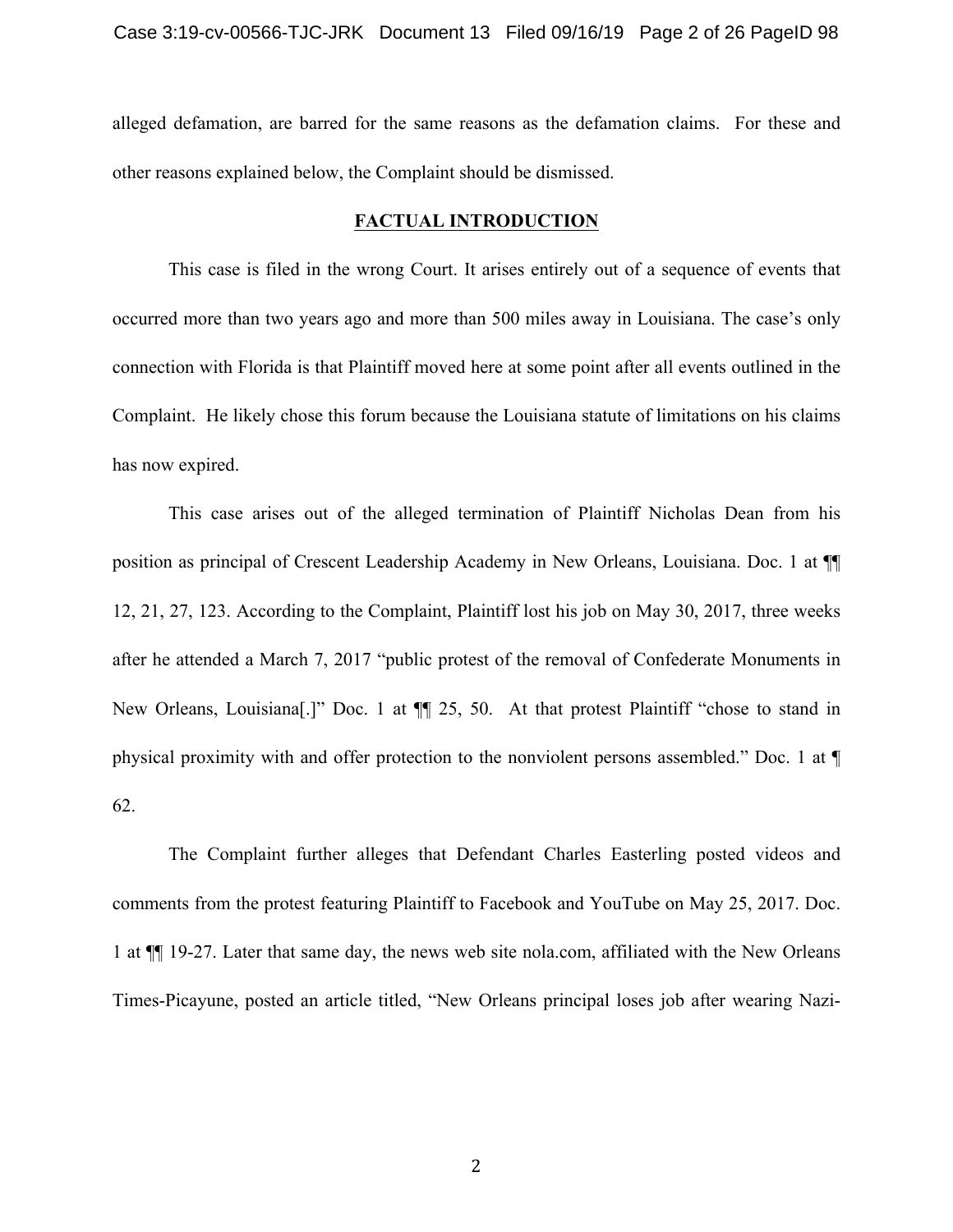associated rings in video."1 Doc. 1 at ¶ 28. Plaintiff blames Mr. Easterling for his termination, alleging that Mr. Easterling's Facebook post and YouTube video "were of direct cause to Dean's eventual termination from employment at Crescent Leadership Academy." Doc. 1 at ¶ 27.

Notably absent from the Complaint are any allegations connecting this case to the State of Florida. Mr. Easterling is a New Orleans resident. Doc. 1 at ¶ 10. At the time of the New Orleans protest, Plaintiff was a resident of New Orleans. Doc. 1 at ¶ 133. The Times-Picayune is a New Orleans newspaper. Doc. 1 at ¶ 11. Indeed, the "facts" section of Plaintiff's Complaint has little mention of Florida, beyond the bare assertion that Mr. Easterling's Internet posts "became available to persons in this district[.]" Doc. 1 at ¶¶ 46-47. Plaintiff does not even allege that he or any Floridian actually accessed or viewed the posts here. Instead, he merely states that "[o]n information and belief, members of the public in the state of Florida viewed Defendant Easterling's May 25, 2017, public Facebook Post and YouTube Video." Doc. 1 at ¶ 54. That is the sum total of the basis upon which Plaintiff rests his bid for this Court's jurisdiction.

#### **LAW AND ARGUMENT**

## **I. This Complaint Should Be Dismissed under Rule 12(b)(2) Because Mr. Easterling is Not Subject to Personal Jurisdiction in This Court.**

Federal Rule of Civil Procedure Rule 12(b)(2) requires dismissal of an action when the court lacks personal jurisdiction over the defendant. In order to determine whether personal jurisdiction exists over a defendant, the Court must engage in a two-part inquiry. *St. Johns Vein Ctr., Inc. v. StreamlineMD LLC*, 347 F. Supp. 3d 1047, 1067 (M.D. Fla. 2018) (citing *Mut. Serv.* 

 <sup>1</sup> Danielle Dreilinger, *New Orleans principal loses job after wearing Nazi-associated rings in video*, NOLA.COM/THE TIMES-PICAYUNE, May 25, 2017, available at: https://www.nola.com/news/education/article\_1ed3b635-cc0a-5593- 9925-d89eeff8aa71.html (last visited September 6, 2019).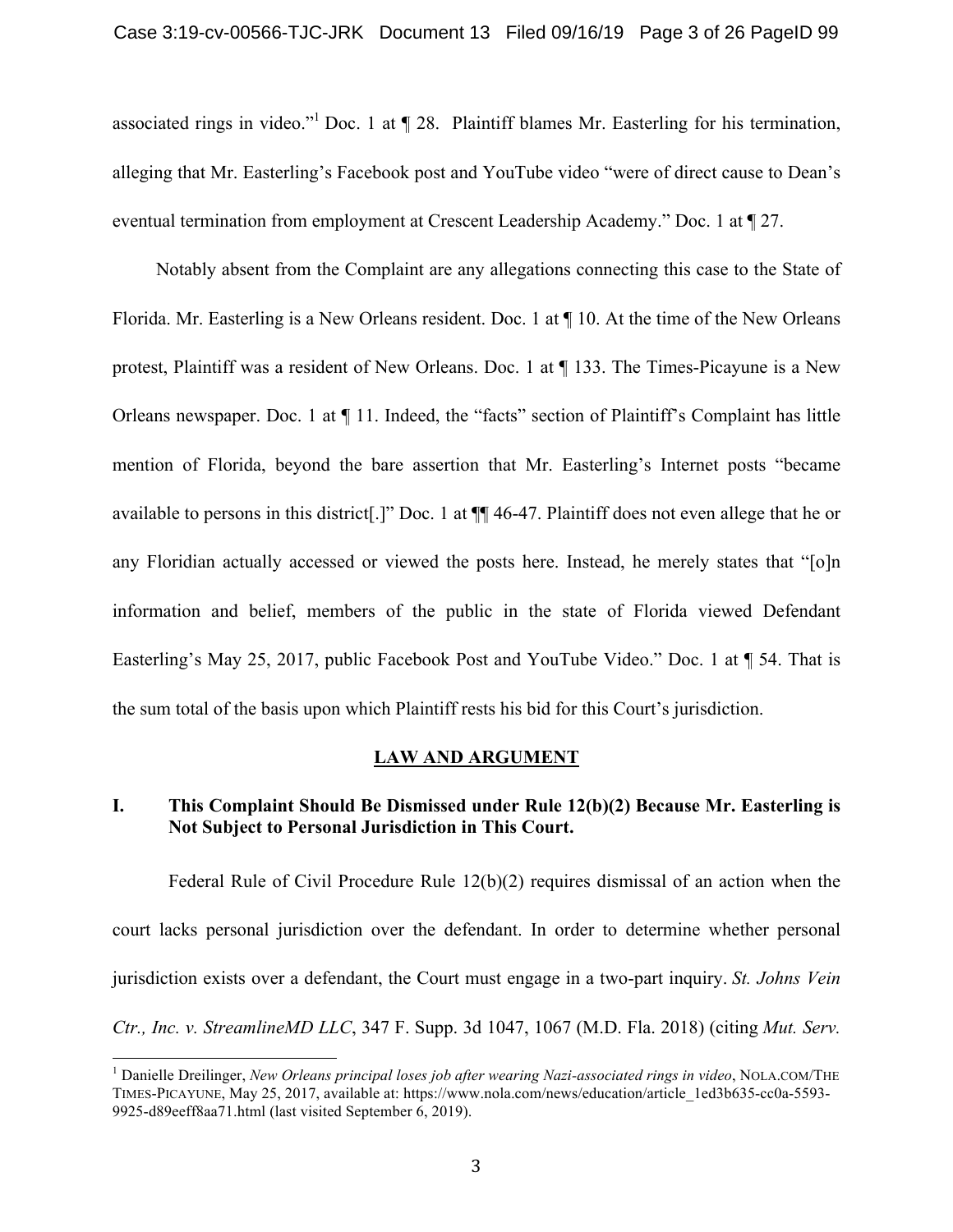*Ins. Co. v. Frit Indus., Inc.*, 358 F.3d 1312, 1319 (11th Cir. 2004)). First, the Court must determine "whether the exercise of jurisdiction is appropriate under [Florida]'s long-arm statute." *Id*. (citing *Sculptchair, Inc. v. Century Arts, Ltd.,* 94 F.3d 623, 626 (11th Cir. 1996)).

Second, the Court must consider whether exercising personal jurisdiction "would violate the Due Process Clause of the Fourteenth Amendment to the United States Constitution, which requires that the defendant have minimum contacts with the forum state and that the exercise of jurisdiction over the defendant does not offend 'traditional notions of fair play and substantial justice.'" *Id*. (quoting *Sculptchair, Inc.*, 94 F.3d at 626). "Only if both prongs are satisfied may a federal or state court exercise personal jurisdiction over a nonresident defendant." *Id*. (citing *Robinson v. Giarmarco & Bill, P.C.*, 74 F.3d 253, 256 (11th Cir. 1996) (internal quotations omitted).

Plaintiff has not satisfied either prong of this test, and the Court therefore lacks personal jurisdiction over Mr. Easterling.

### **A. Personal Jurisdiction Is Not Appropriate Under Florida's Long-Arm Statute**

As a threshold matter, this Court's exercise of personal jurisdiction over Mr. Easterling is not appropriate under Florida's long-arm statute. As noted, Mr. Easterling is a resident of New Orleans, Louisiana, and Plaintiff's claims arise from activities that wholly took place in New Orleans, Louisiana. Plaintiff asserts that Florida's long-arm statute subjects non-residents to jurisdiction "if they commit a tortious act within the state." Doc. 1 at ¶ 3 (citing Fla. Stat. Ann. § 48.193(1)(a)(2)). All of the allegedly tortious activity cited in Plaintiff's Complaint occurred in Louisiana.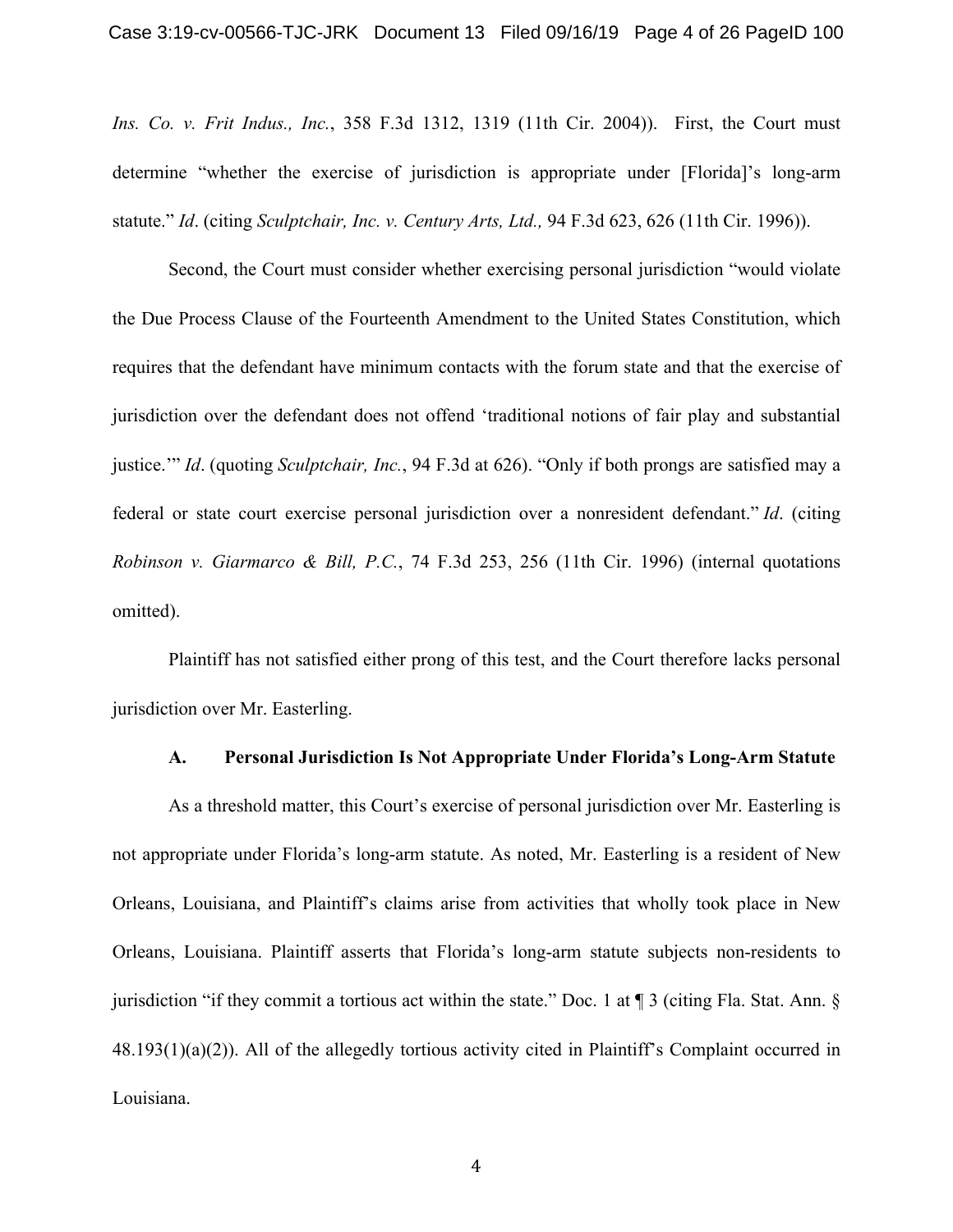The Complaint expressly relies on *Internet Sols. Corp. v. Marshall*, 39 So. 3d 1201, 1214 (Fla. 2010), as the basis for personal jurisdiction under the "tortious act" prong of the Florida long arm statute. Doc. 1 ¶ 5. That case provides that, in cases alleging defamation over the internet, "the material posted on the website about a Florida resident must not only be accessible in Florida, but also be accessed in Florida in order to constitute the commission of the tortious act of defamation within Florida under section 48.193(1)(b)." *Internet Sols. Corp.*, 39 So. 3d at 1214.

Plaintiff's Complaint falls short of the *Internet Solutions* standard for two reasons. First, at the time of the alleged defamation, Plaintiff, by his own admission, *was not a Florida resident*. *See* Doc. 1 ¶ 133 (describing Plaintiff moving to Florida *after* the events in question). The rule set forth in *Internet Solutions*, however expansive, by its express terms applies only to Florida residents. *See Vorbe v. Morisseau*, No. 1:14-CV-20751, 2014 U.S. Dist. LEXIS 198969, at \*9 (S.D. Fla. Aug. 27, 2014) ("Given the language of the *Internet Solutions* opinion discussing Florida residents, the Undersigned concludes that obtaining jurisdiction over a nonresident defendant in a defamation case involving publication on a website likely requires that the plaintiff be a Florida resident or a Florida company.") Second, even if *Internet Solutions* did apply, the Complaint still does not satisfy it because it contains nothing but conclusory "information and belief" allegations that Mr. Easterling's post was ever accessed in Florida. That is insufficient to satisfy the requirements of the long arm statute. *See Miller v. Gizmodo Media Grp., LLC*, 383 F. Supp. 3d 1365, 1368 (S.D. Fla. 2019) (declining to exercise jurisdiction over non-resident defendant for allegedly defamatory Internet post because defendant did not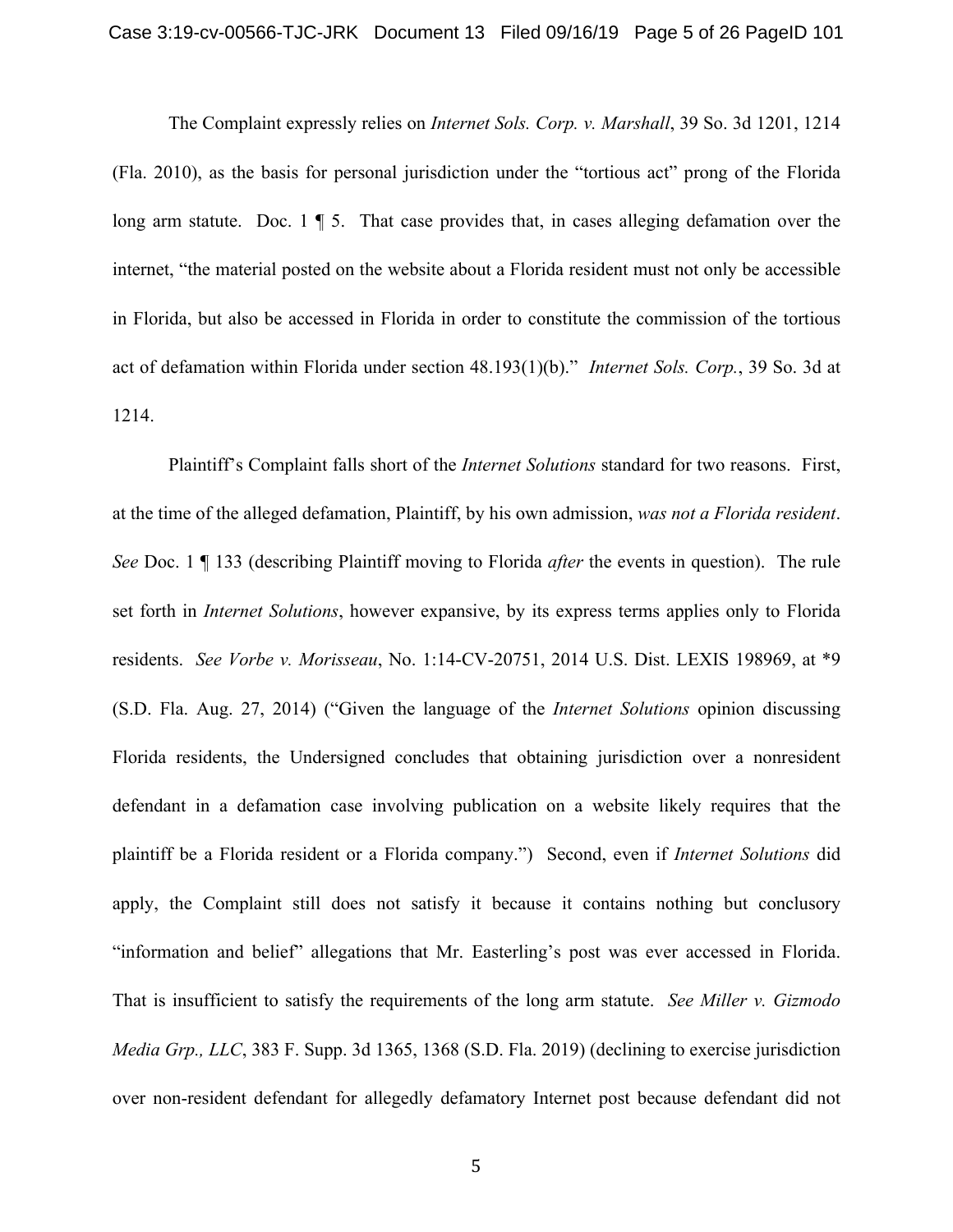allege post was accessed in Florida); *Catalyst Pharms., Inc. v. Fullerton*, No. 16-25365, 2017 WL 6558397, at \*6 (S.D. Fla. Aug. 8, 2017), *aff'd* 748 F. App'x 944, 947 (11th Cir. 2018) (noting allegations that defamatory statements were accessed in Florida was insufficient as a "mere legal conclusion").

Were that not enough, the Eleventh Circuit has recognized that "[f]or personal jurisdiction to attach under the 'tortious activity' provision of the Florida long-arm statute, the plaintiff must demonstrate that the non-resident defendant 'committed a substantial aspect of the alleged tort in Florida' by establishing that the activities in Florida 'w[ere] essential to the success of the tort.'" *Cable/Home Commc'n Corp. v. Network Prods., Inc.*, 902 F.2d 829, 857 (11th Cir. 1990) (citing *Williams Electric Co. v. Honeywell, Inc.*, 854 F.2d 389, 394 (11th Cir. 1988) (per curiam).

Here, no substantial aspect of the alleged torts was committed in Florida. Indeed, the only alleged contact between Mr. Easterling's posts and Florida is Plaintiff's allegation "upon information and belief" that "members of the public in the state of Florida" viewed the posts, at some unidentified time. Plaintiff does not even aver concretely that anyone specific in the state of Florida viewed the post, resulting in harm to him. Even accepting Plaintiff's broad allegation as true, no substantial aspect of the alleged tort was committed in Florida and any Florida activity was not "essential to the success" of the tort.

Thus, the exercise of personal jurisdiction is not appropriate under Florida's long arm statute.

### **B. Due Process Prohibits Florida Jurisdiction Over Mr. Easterling**

6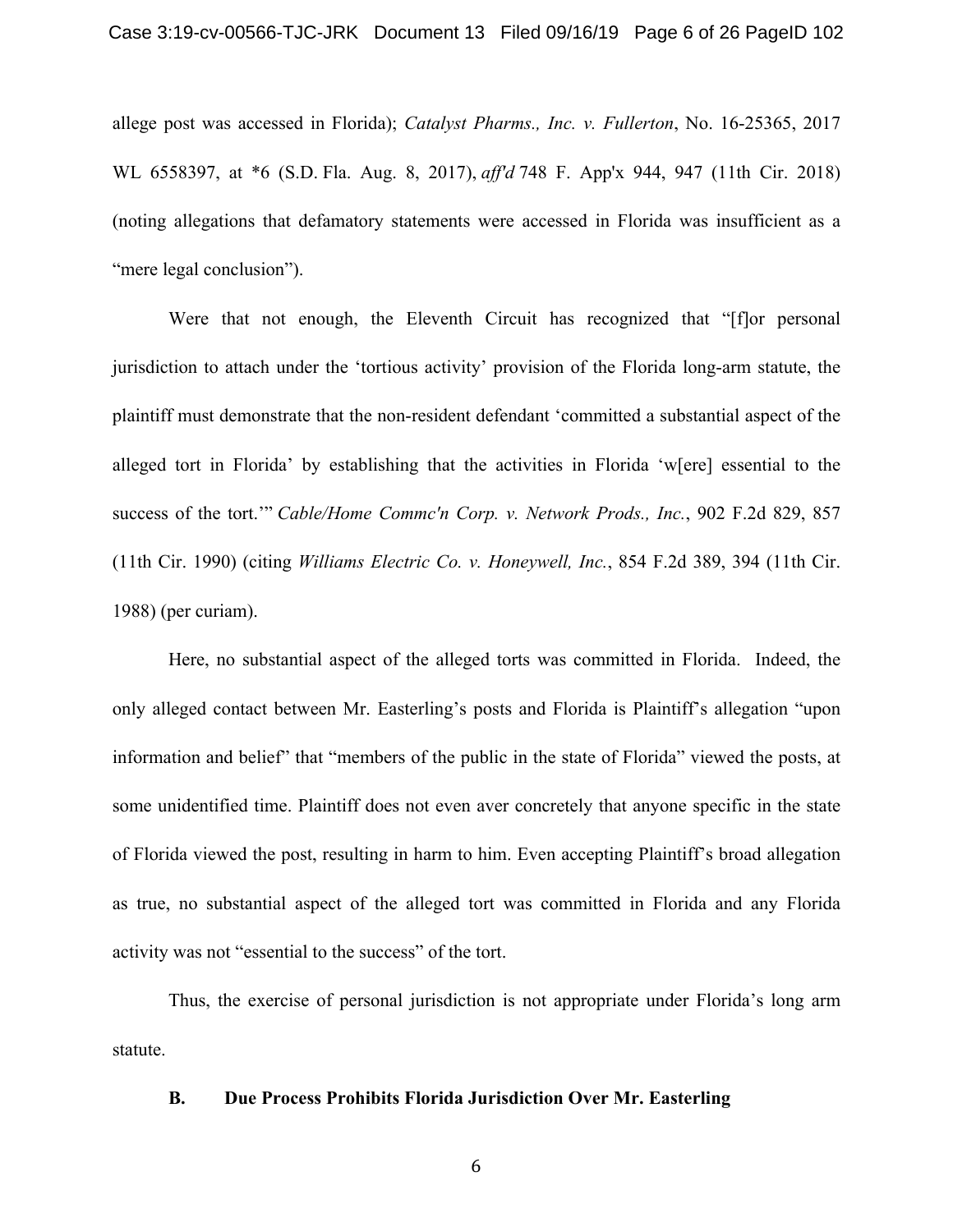In addition to failure to satisfy the long-arm statute, Plaintiff cannot establish that the exercise of personal jurisdiction over Mr. Easterling would satisfy due process. To determine whether exercising specific personal jurisdiction comports with due process, the Eleventh Circuit employs a three-part test, which examines: (1) whether the plaintiff's claims arise out of or relate to at least one of the defendant's contacts with the forum [("Relatedness Prong")]; (2) whether the nonresident defendant purposefully availed himself of the privilege of conducting activities within the forum state, thus invoking the benefit of the forum state's laws  $\left[\right]$  ("Purposeful") Availment Prong")]; and (3) whether the exercise of personal jurisdiction comports with traditional notions of fair play and substantial justice [("Fair Play Prong")]. *Tickling Keys, Inc. v. Transamerica Fin. Advisors, Inc.*, 305 F. Supp. 3d 1342, 1349 (M.D. Fla. 2018) (citing *Louis Vuitton Malletier, S.A. v. Mosseri*, 736 F.3d 1339, 1355 (11th Cir. 2013)). "The plaintiff bears the burden of establishing the first two prongs, and if the plaintiff does so, a defendant must make a compelling case that the exercise of jurisdiction would violate traditional notions of fair play and substantial justice." *Id*.

### **1. Plaintiff's Claims Do Not Arise Out of or Relate to Activities in Florida**

The Eleventh Circuit has "not developed or adopted a specific approach to determining relatedness; instead, [it has] heeded the Supreme Court's warning against using mechanical or quantitative tests." *Mighty Men of God, Inc. v. World Outreach Church of Murfreesboro Tennessee, Inc.*, 102 F. Supp. 3d 1264, 1272–73 (M.D. Fla. 2015) (citing *Oldfield v. Pueblo De Bahia Lora, S.A.*, 558 F.3d 1219, 1222 (11th Cir. 2009). "Necessarily, the contact must be a 'butfor' cause of the tort, yet the causal nexus between the tortious conduct and the purposeful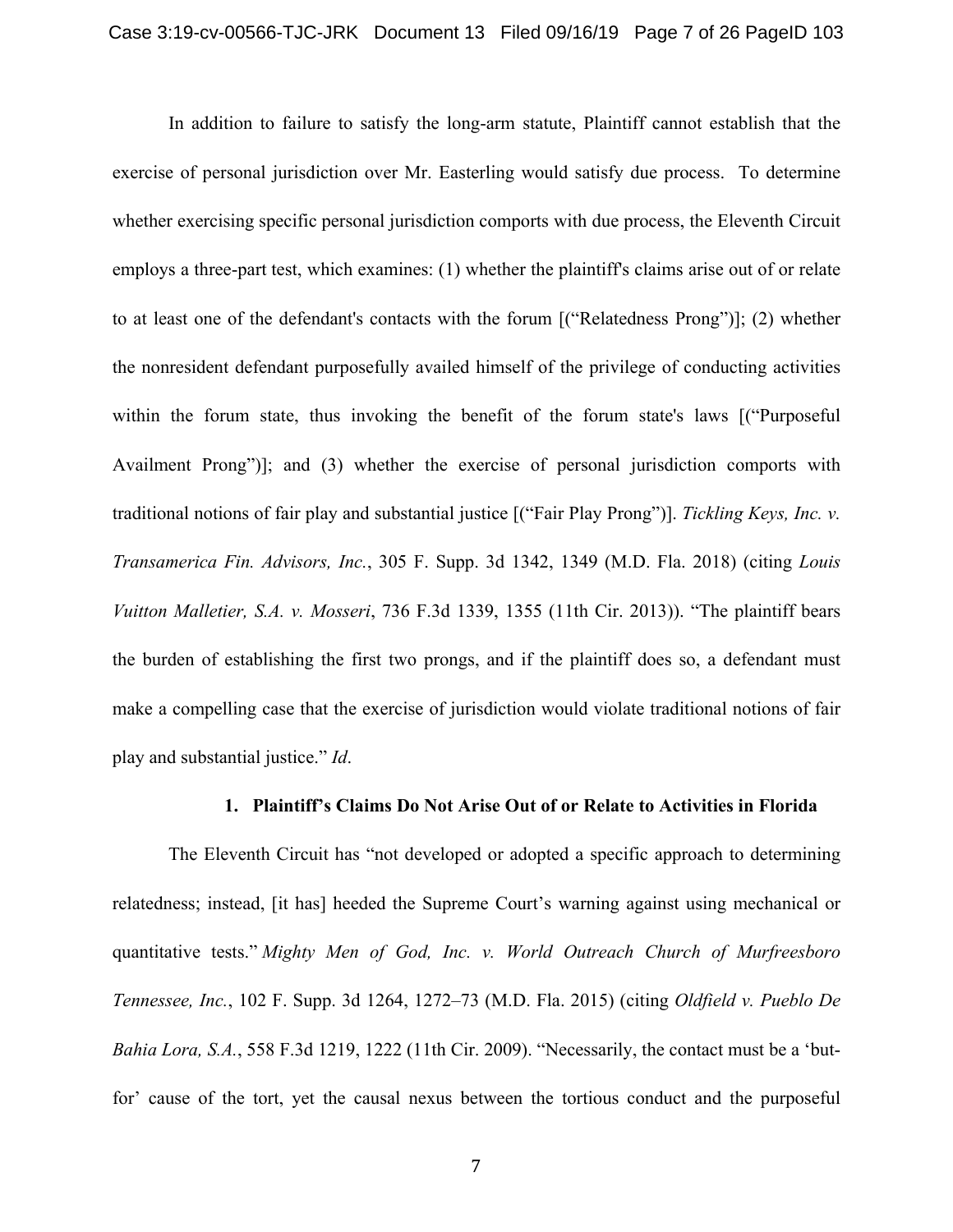#### Case 3:19-cv-00566-TJC-JRK Document 13 Filed 09/16/19 Page 8 of 26 PageID 104

contact must be such that the out-of-state resident will have 'fair warning that a particular activity will subject [it] to the jurisdiction of a foreign sovereign.' " *Id*. at 1222–23 (quoting *Burger King Corp. v. Rudzewicz*, 471 U.S. 462, 472 (1985)).

Here, all of the allegedly tortious activity complained of by Plaintiff occurred in Louisiana. Plaintiff alleges that Mr. Easterling made defamatory posts in Louisiana, picked up by media in Louisiana, which caused Plaintiff to lose his job in Louisiana. Under the facts as alleged by Plaintiff, no causal nexus between Mr. Easterling's conduct and any contacts with Florida exists. Even crediting the conclusory assertion that Mr. Easterling's posts have been viewed by "members of the public" in Florida, Mr. Easterling could not have foreseen that such posts would subject him to suit in Florida's courts.

The United States Supreme Court has emphasized that "the foreseeability that is critical to due process analysis" is "that the defendant's conduct and connection with the forum State are such that he should reasonably anticipate being haled into court there." *Dynetech Corp. v. Leonard Fitness, Inc.*, 523 F. Supp. 2d 1344, 1347 (M.D. Fla. 2007) (citing *World–Wide Volkswagen Corp. v. Woodson*, 444 U.S. 286, 297 (1980)). "[T]he minimum contacts must be 'purposeful' contacts. The requirement for purposeful minimum contacts helps ensure that nonresidents have fair warning that a particular activity may subject them to litigation within the forum." *Id*. (citing *Beverly Hills Fan Co. v. Royal Sovereign Corp.,* 21 F.3d 1558, 1565 (Fed.Cir.1994)). That is exactly why "simply posting information" about a party "on a website that is visible throughout the world, and not directed at or used to contact a particular forum,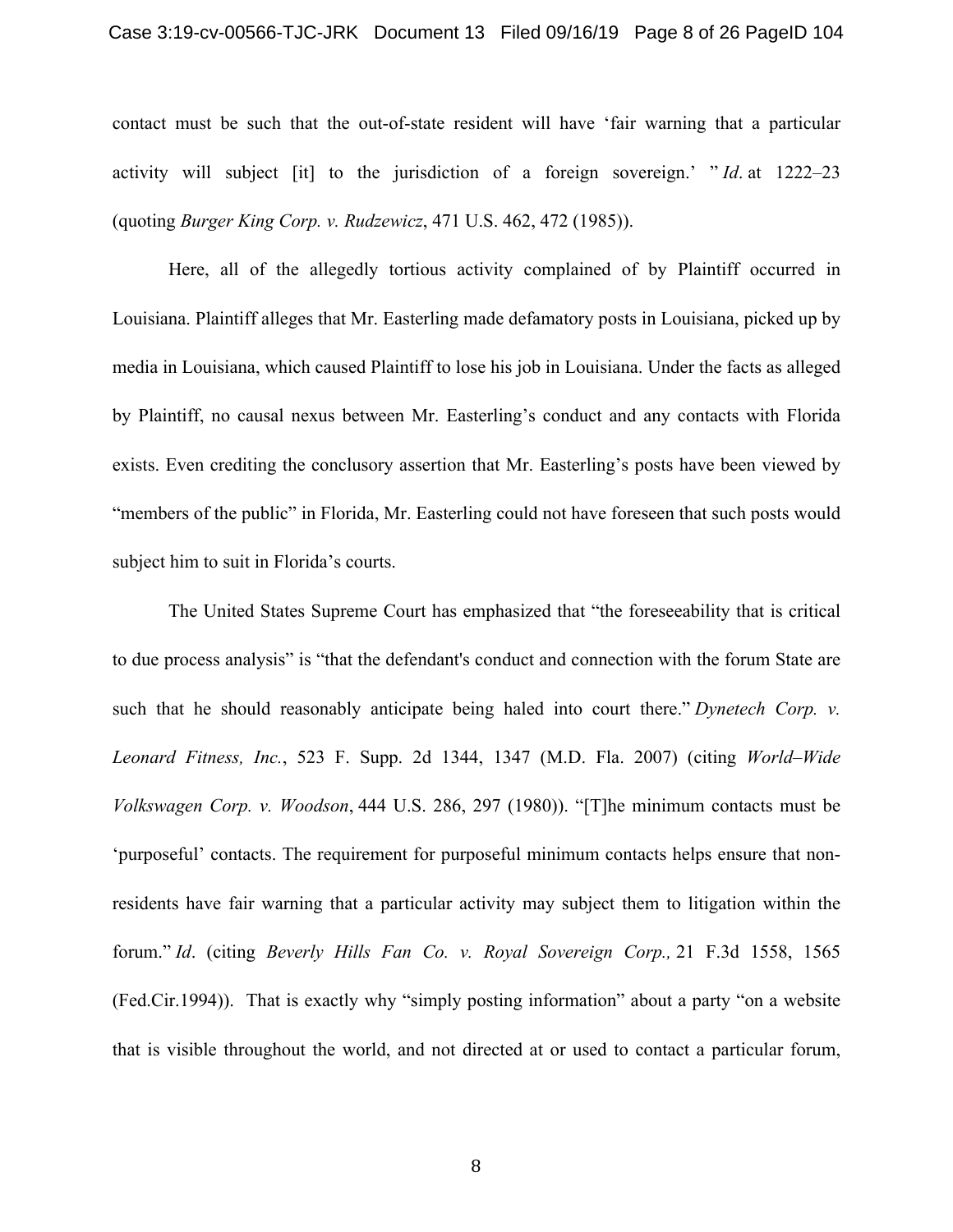does not create minimum contacts with a forum." *Bioheart, Inc. v. Peschong*, 2013 WL 1729278, at \*4 (S.D. Fla. Apr. 22, 2013). And that is exactly what happened here.

Mr. Easterling was engaged in the hyperlocal activity of commenting on a political controversy in his community, about people in his community. He could not have reasonably expected to be haled into court 500 miles away, in a state he had until then visited only four times in his life. To find that Defendant's activity "arise out of or relate to" actions in Florida actions in this matter would mean that an individual who posts matter on the Internet is subject to a court's personal jurisdiction anywhere a plaintiff subsequently decides to move. That holding would render the "relatedness prong" of the Court's analysis completely meaningless. Consequently, this Court's exercise of personal jurisdiction over Mr. Easterling would not comport with due process.

## **2. Mr. Easterling Did Not Avail Himself of Florida's Privileges**

The second prong of the Eleventh Circuit's three-part test requires that "there . . . exist 'some act by which the defendant purposefully avails [himself] of the privilege of conducting activities within the forum . . . thus invoking the benefits and protections of its laws.'" *Mighty Men of God, Inc. v. World Outreach Church of Murfreesboro Tennessee, Inc.*, 102 F. Supp. 3d 1264, 1272–73 (M.D. Fla. 2015) (quoting *Hanson v. Denckla*, 357 U.S. 235, 253 (1958)). "This purposeful availment requirement ensures that a defendant will not be haled into a jurisdiction solely as a result of random, fortuitous, or attenuated contacts, or of the unilateral activity of another party or a third person." *Id*. (citing *Burger King*, 471 U.S. at 475 (1985)).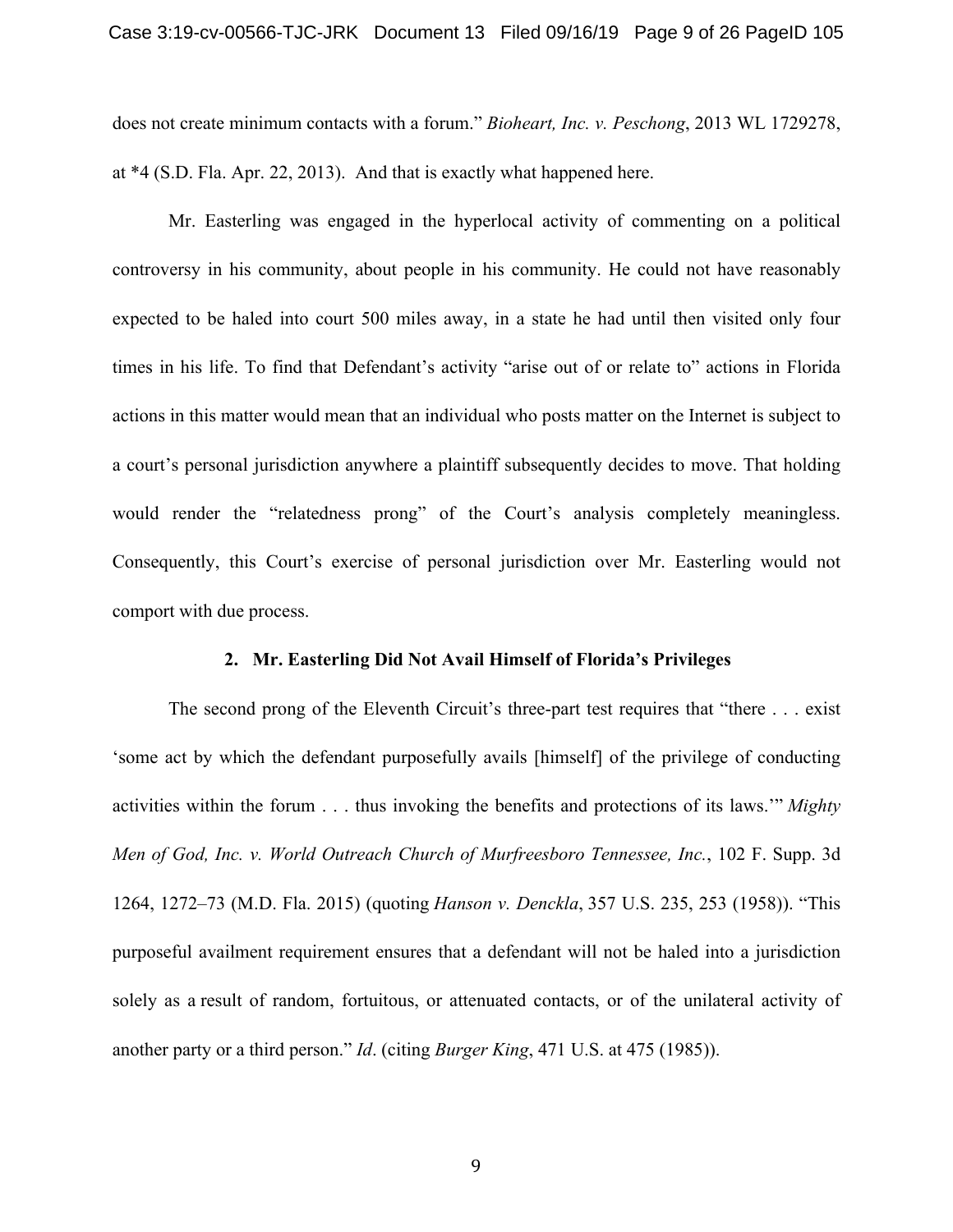Where the underlying claims involve intentional torts, purposeful availment can be determined through application of the "effects test," which was developed in *Calder v. Jones*, 465 U.S. 783 (1984). *Id*. (citing *Louis Vuitton*, 736 F.3d at 1356–57). To satisfy the effects test, the tort must have: "(1) [been] intentional; (2) [been] aimed at the forum state; and (3) caused harm that the defendant should have anticipated would be suffered in the forum state." *Id*. (citing *Licciardello v. Lovelady*, 544 F.3d 1280, 1286 (11th Cir .2008)). Here, for the reasons explained above, Mr. Easterling did not aim any of the relevant posts at Florida. Nor could he have anticipated that any of the alleged harms would be suffered in Florida, as everyone involved in the matter was located in Louisiana. Consequently, he did not avail himself of the privilege of conducting activities within this forum.

### **3. The Exercise of Jurisdiction Would Not Be Constitutionally Reasonable**

For largely the same reasons cited in the foregoing sections, *see* § I(B)1-2, *supra*, and below, *see* § I(C), *infra*, the exercise of personal jurisdiction by this Court would not comport with traditional notions of fair play and substantial justice. Mr. Easterling did not direct any of the allegedly tortious activity at issue in this case at, into, or toward Florida, and he could not have anticipated being haled into court in this state. The exercise of personal jurisdiction in this forum would violate due process and would therefore not be constitutionally reasonable. <sup>2</sup>

 $2$  The Complaint does not suggest that there is any basis on which to exercise general personal jurisdiction over Mr. Easterling, because there is none. As set forth in his Declaration, attached hereto as Exhibit 1, Mr. Easterling's contacts with Florida are neither continuous nor substantial. Mr. Easterling does not maintain offices or agents in Florida. He does not own property in Florida. None of the Internet posts at issue in this case referred to anyone in Florida. Mr. Easterling has had no contact with Plaintiff in Florida. In short, the sum total of Mr. Easterling's contact with Florida consists of four short visits in the course of his lifetime. *See generally* Easterling Decl., attached hereto as Ex. 1. General jurisdiction arises from continuous and substantial contacts with the forum state that are of such a nature "as to justify suit against [the party] on causes of action arising from dealings entirely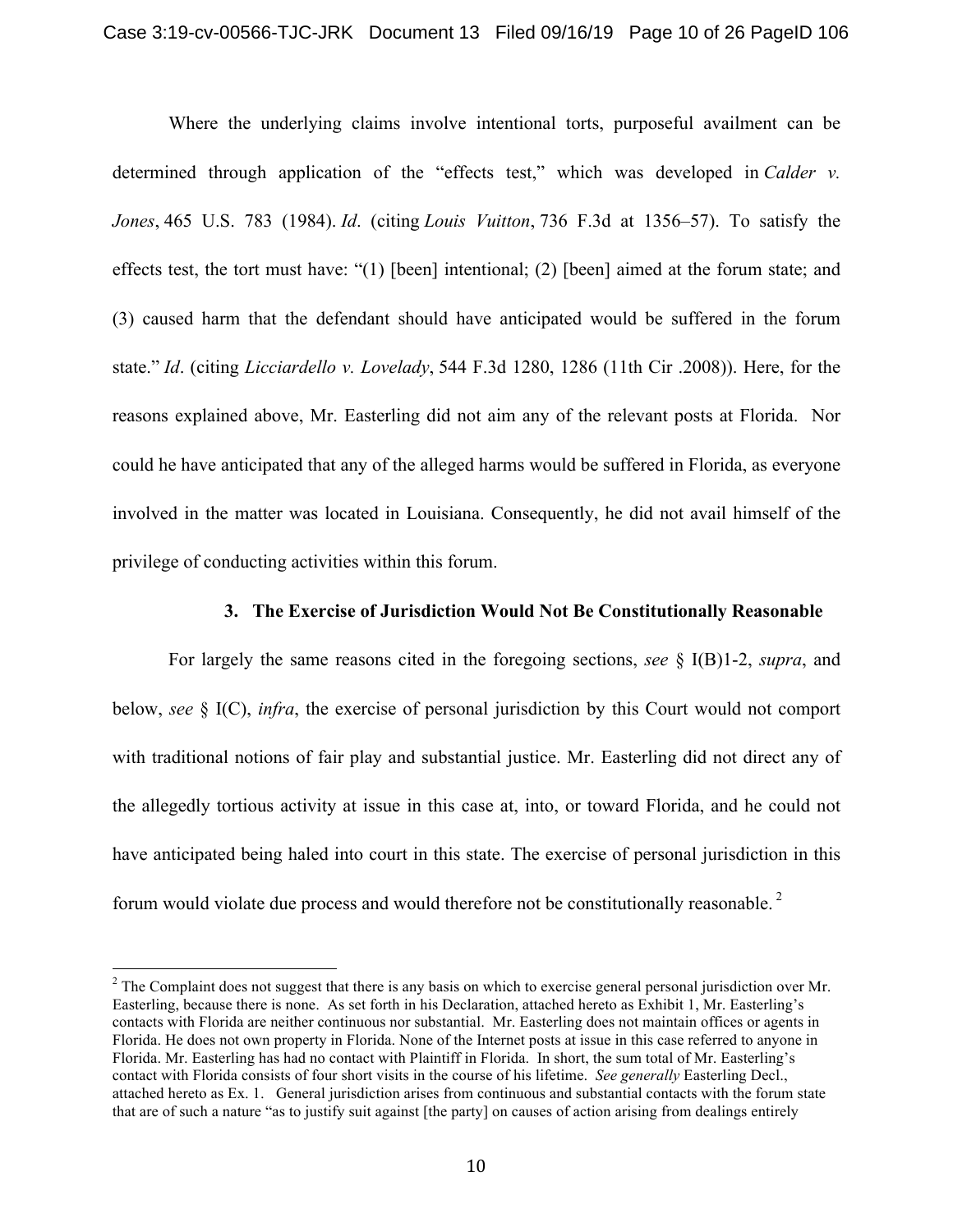### **II. This Complaint Should Be Dismissed for Improper Venue Under Rule 12(b)(3)**

On a Rule 12(b)(3) motion to dismiss for improper venue, the plaintiff bears the burden of showing that venue in its chosen forum is proper. *HME Providers, Inc. v. Heinrich*, WL 653920, at \*1 (M.D. Fla. Feb. 18, 2010) (citing *Wai v. Rainbow Holdings*, 315 F. Supp. 2d 1261, 1269 (S.D. Fla. 2004)). To the extent that the facts alleged in the complaint are uncontroverted by affidavits from the defendant, they are accepted as true for purposes of resolving the venue issue. *Id*.

Plaintiff's Complaint alleges venue is proper pursuant to 28 U.S.C. § 1391(b)(3), Doc. 1 at ¶ 2. The statute provides that a civil action may be brought in any judicial district in which the defendant is subject to personal jurisdiction "if there is no district in which an action may otherwise be brought[.]" 28 U.S.C. § 1391(b)(3). Defendant is not subject to personal jurisdiction in this District. Moreover, as Plaintiff's allegations make obvious, this action could have been brought in the venue where the allegedly tortious activity occurred, which is where Mr. Easterling resides: the Eastern District of Louisiana in New Orleans.

Pursuant to 28 U.S.C. § 1391(b)(2), venue is proper in "a judicial district in which a substantial part of the events or omissions giving rise to the claim occurred." To determine whether a substantial part of the events giving rise to the claim occurred in a particular district, a court considers "only those acts and omissions that have a close nexus to the wrong." *Frees v. United Airlines, Inc.*, 2009 WL 10670572, at \*3 (M.D. Fla. May 15, 2009) (citing *Jenkins Brick* 

<u> 1989 - Andrea San Andrea San Andrea San Andrea San Andrea San Andrea San Andrea San Andrea San Andrea San An</u>

distinct" from the party's substantial contacts with the forum. *Naseer v. Mirabella Found.*, 2009 WL 10706231, at \*2 (M.D. Fla. Oct. 5, 2009) (citing *Perkins v. Benguet Consol. Mining Co.*, 342 U.S. 437, 446 (1952)); Fla. Stat. Ann. § 48.193(b)(2).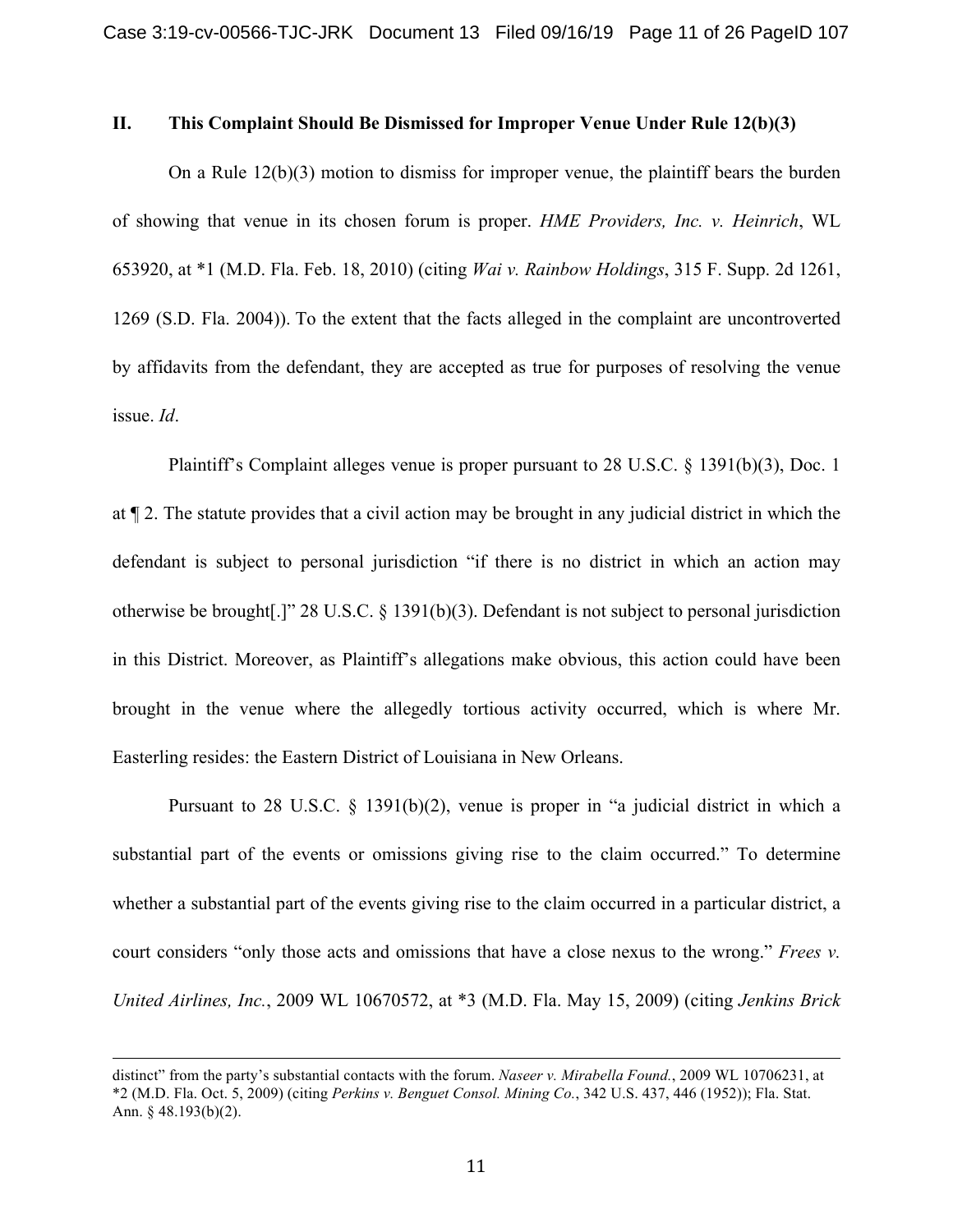*Co. v. Bremer*, 321 F. 3d 1366, 1372 (11th Cir. 2003)). Here, all the acts alleged by Plaintiff that have a close nexus to the alleged defamation involve events that occurred in New Orleans. The protest Plaintiff attended was in New Orleans. Mr. Easterling lives in New Orleans. The decision to post the videos and articles that are the subject of this lawsuit was made in New Orleans. At the time of the events in question, Plaintiff lived and worked in New Orleans. The decision to fire Plaintiff from his prior place of employment was made in New Orleans. In short, every single fact relevant to the allegations in the Complaint occurred in New Orleans, and the single, tenuous connection to this district is that Plaintiff moved here sometime after the events in question occurred. In such circumstances, it is clear beyond cavil that this case can and should be in New Orleans. Indeed, venue is proper pursuant to 28 U.S.C. § 1391(b)(3) only if a plaintiff is subject to personal jurisdiction in the district (Mr. Easterling is not, as briefed *supra*) and if there is no other venue in which the action could be brought; here there is. Because venue is proper in the Eastern District of Louisiana under 28 U.S.C. § 1391(b)(2), this case should be dismissed. *See Frees*, 2009 WL 10670572, at \*4 (dismissing action after finding appropriate venue elsewhere).

#### **III. Plaintiff Fails to State A Claim Upon Which Relief Can Be Granted**

Even if this Complaint were not barred by lack of personal jurisdiction and improper venue, it should nevertheless be dismissed under Rule 12(b)(6) for several reasons. First, this Court should apply Louisiana law to Plaintiff's claims, under which all the alleged torts are timebarred. Second, Plaintiff's defamation claims are constitutionally protected opinion, and, in any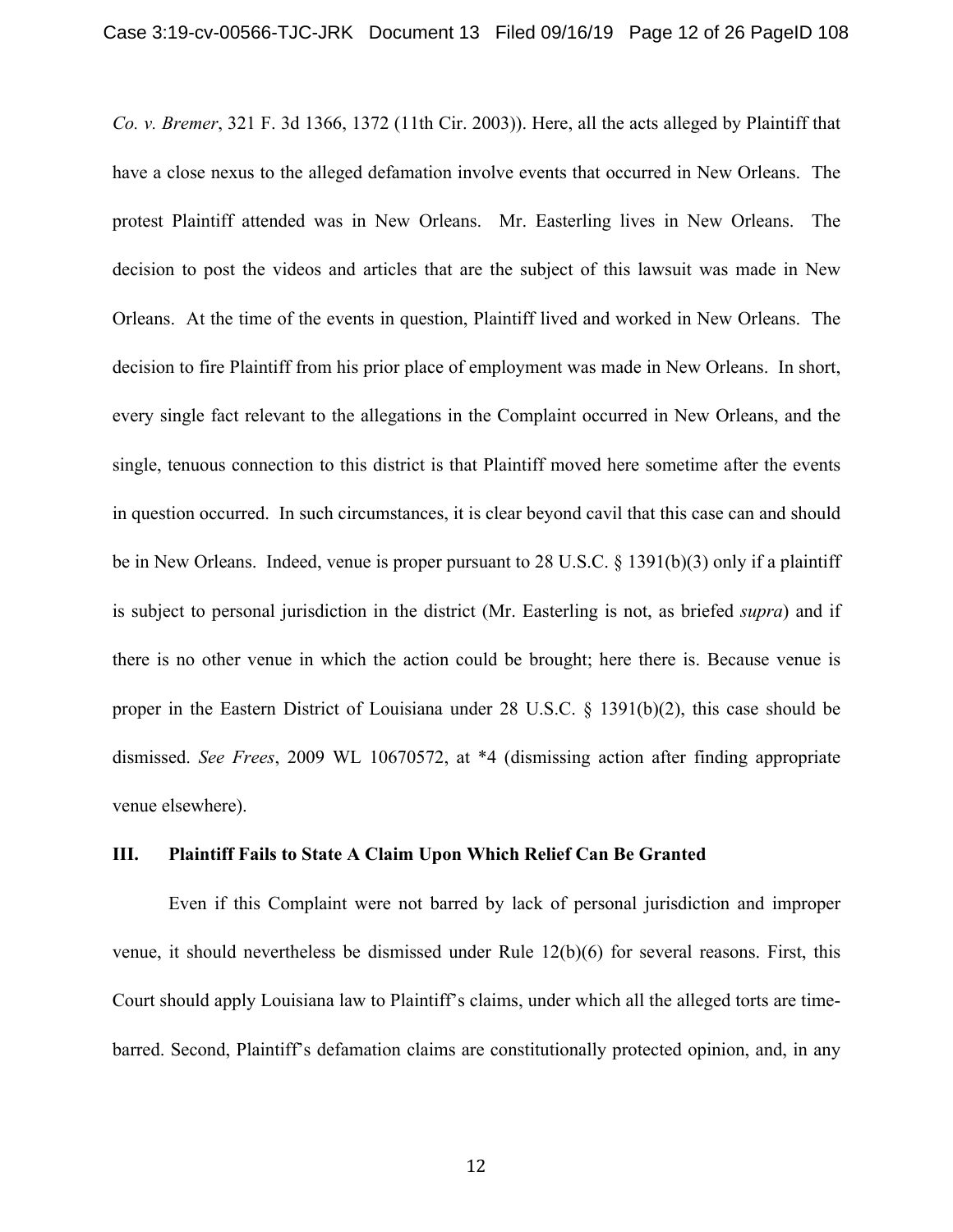event, are based on speech that is not defamatory. Finally, Plaintiffs' other tort claims are barred by Florida's single-action rule.

In considering a Rule 12(b)(6) motion, a court takes all well-pleaded facts as true, viewing them in the light most favorable to the plaintiff, as ask[s] whether the pleadings contain "enough facts to state a clam to relief that is plausible on its face." *Bell Atl. Corp. v. Twombly*, 550 U.S. 544, 570 (2007). "A claim has facial plausibility when the plaintiff pleads factual content that allows the court to draw the reasonable inference that the defendant is liable for the misconduct alleged." *Ashcroft v. Iqbal*, 556 U.S. 662, 678 (2009) (citation omitted). However, '[t]hreadbare recitals of the elements of a cause of action, supported by mere conclusory statements, do not suffice," and a court is not bound to accept "legal conclusions" as true. *Iqbal*, 556 U.S. at 678.

### **A. Plaintiff's Claims Are Time-Barred Under Louisiana Law**

Plaintiff filed this Complaint on May 15, 2019, alleging defamation and other torts occurring in May, 2017. Under Louisiana's statute of limitations, or "prescriptive period," all claims arising from that publication are time barred. La. Civ. Code Ann. art. 3492.

A federal court sitting in diversity will apply the conflict-of-laws rules of the forum state. *Klaxon v. Stentor Elec. Mfg,. Co.*, 313 U.S. 487 (1941). Accordingly, if this Court exercises jurisdiction and finds sufficient contacts with the forum state, it must apply Florida's choice-oflaw rules. *See Montgomery v. New Piper Aircraft, Inc*., 209 F.R.D. 221, 225 (S.D. Fla. 2002); *see also Klaxon Co.*, 313 U.S. at 496. The Court must first characterize the claims at issue to determine if they concern contract, tort or property issues. *Acme Circus Operating Co., Inc. v. Kuperstock,* 711 F.2d 1583, 1540 (11th Cir. 1983). When the claims at issue are torts, the court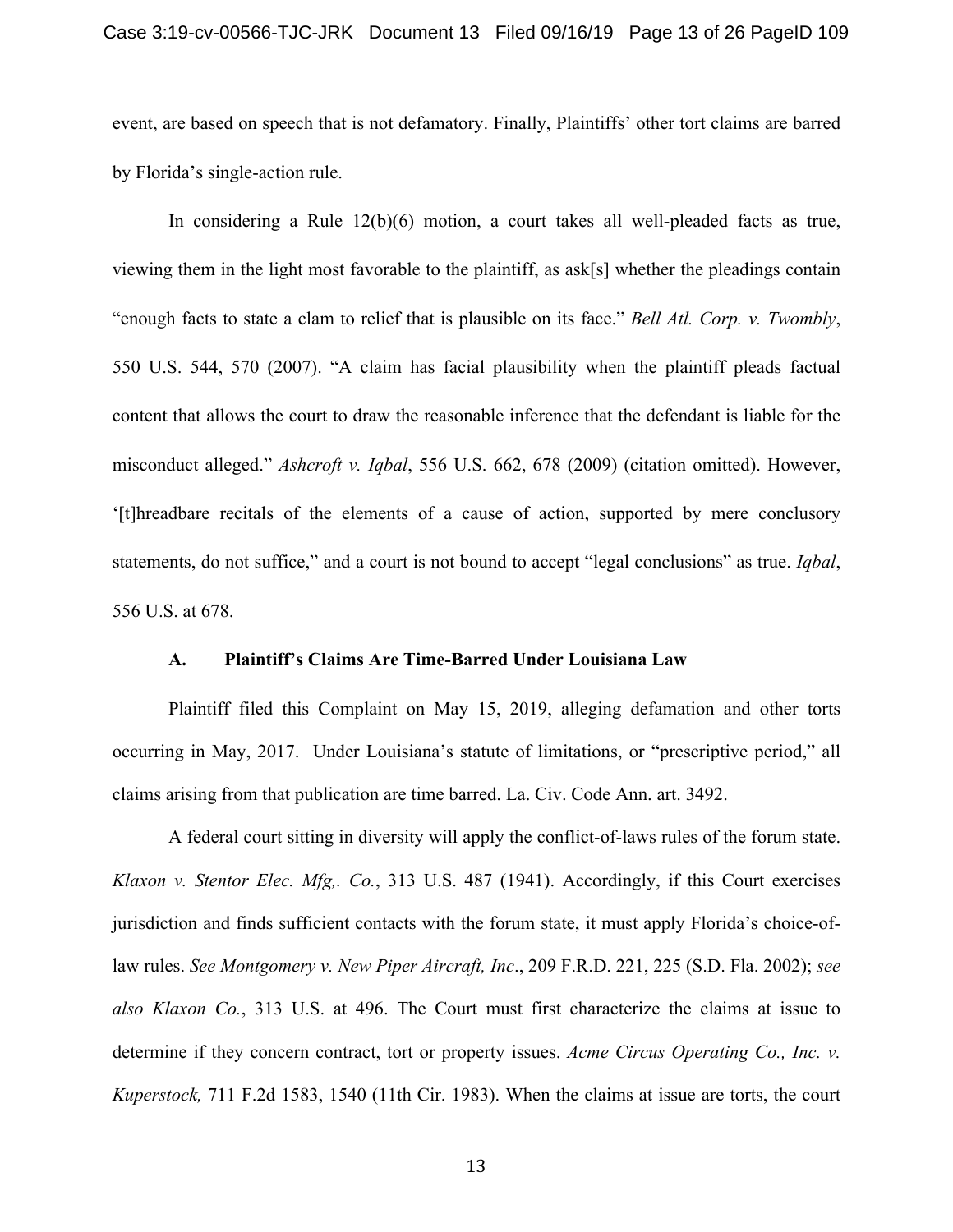must apply Florida's "most significant relationships test." *Grupo Televisa, S.A. v. Telemundo Communications Group, Inc., 485 F.3d 1233, 1240 (11th Cir. 2007) (citing Bishop v. Florida Specialty Paint Co., 389 So.2d 999, 1001 (Fla. 1980)).* This test requires consideration of four factors: (1) the place where the alleged injury occurred, (2) the place where the conduct causing the injury occurred; (3) the domicile, residence, nationality, place of incorporation, and place of business of the parties; and (4) the place where the relationship, if any, between the parties is centered. *Neiman Nix v. ESPN, Inc., 2019, 772 F. App'x 807, 809 (11<sup>th</sup> Cir. 2019) (unreported);* (citing Restatement (Second) of Conflict of Laws § 145 (1971)).

Because the applicable statute of limitations is one year in Louisiana and two years in Florida, a conflict of law exists in this case. *Compare* La. Civ. Code Ann. art. 3492 and Fla Stat  $95.11(4)(g)$ . The "significant relationships test" yields the inescapable conclusion that Louisiana law applies in this case, for all of the reasons detailed above, including that the alleged injury occurred in Louisiana and the conduct allegedly causing the injury occurred in Louisiana. Although Plaintiff now resides in Florida, he lived in Louisiana at the time of the events at issue in this case; Mr. Easterling also resided in Louisiana at the time of the events at issue in this case, and he continues to reside there. Any "relationship" between Plaintiff and Mr. Easterling arose in Louisiana, not Florida. Accordingly, this Court should apply Louisiana law. Because Louisiana law applies, all of Plaintiff's claims are time-barred and must therefore be dismissed.

### **B. Plaintiff Fails to State a Viable Defamation Claim**

Florida courts have long recognized that the prompt dismissal of meritless defamation claims serves First Amendment values by protecting the robust discussion of public affairs from the burden and expense of litigation. *See, e.g., Stewart v. Sun Sentinel Co.*, 695 So. 2d 360, 363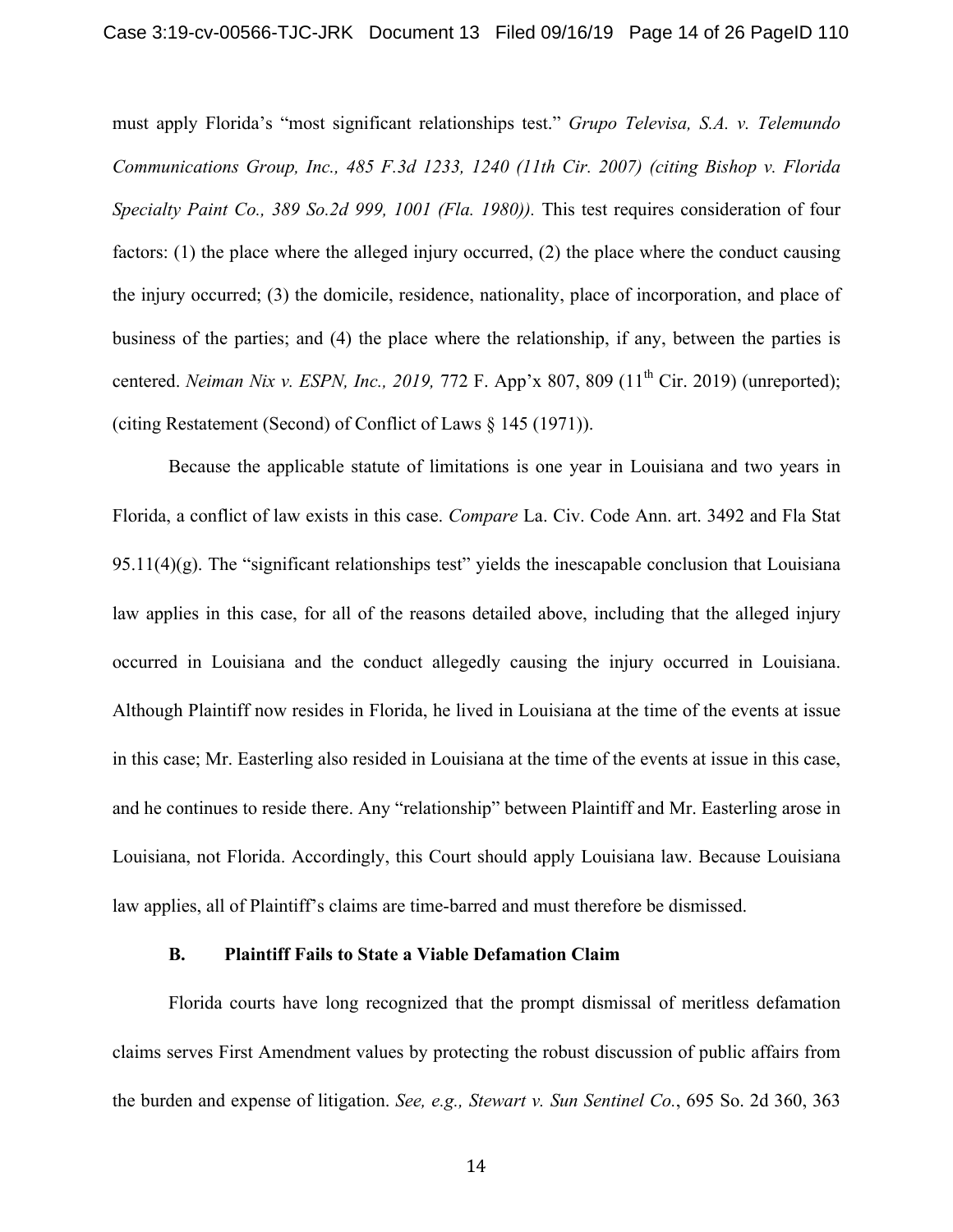(Fla. 4th DCA 1997) ("Where the facts are not in dispute in defamation cases . . . pretrial dispositions are 'especially appropriate' because of the chilling effect these cases have on freedom of speech.") (quoting *Karp v. Miami Herald Publ'g Co.*, 359 So. 2d 580, 581 (Fla. 3d DCA 1978)); *see also Southard v. Forbes, Inc.*, 588 F.2d 140, 145 (5th Cir. 1979) (the "very pendency of a [defamation] lawsuit may exert [a] chilling effect" on speech). This preference for summary disposition, in addition to serving important Constitutional values, also reflects the fact that the contents of challenged publications in defamation cases against media defendants are typically both undisputed and before the court at the pleadings stage and can therefore properly be evaluated on a preliminary dispositive motion "firsthand and in context." Hon. Robert D. Sack, Sack on Defamation § 16.2.1 (4th ed. 2013) (noting that "courts routinely consider, on motions to dismiss . . . issues such as whether the statement at bar is capable of bearing a defamatory meaning," and they "frequently grant motions on these grounds and others"); *see, e.g., Hay v. Indep. Newspapers, Inc.*, 450 So. 2d 293, 295 (Fla. 2d DCA 1984) (affirming dismissal where the allegedly defamatory statements, when construed in context and in light of "[a]ll of the circumstances surrounding the publication," were not actionable).

Plaintiff's first three causes of action are for defamation; he alleges "common law defamation 'per se,'" "common law general defamation," and "common law defamation by implication." Doc. 1 at ¶¶ 82-106. All three are based on the same allegedly defamatory speech—specifically, Mr. Easterling's alleged comment that Plaintiff was wearing rings "depict[ing] a 'Nazi SS skull' and a 'German Iron Cross' and that the rings are 'both symbols of the Nazi regime." Doc. 1 ¶ 22.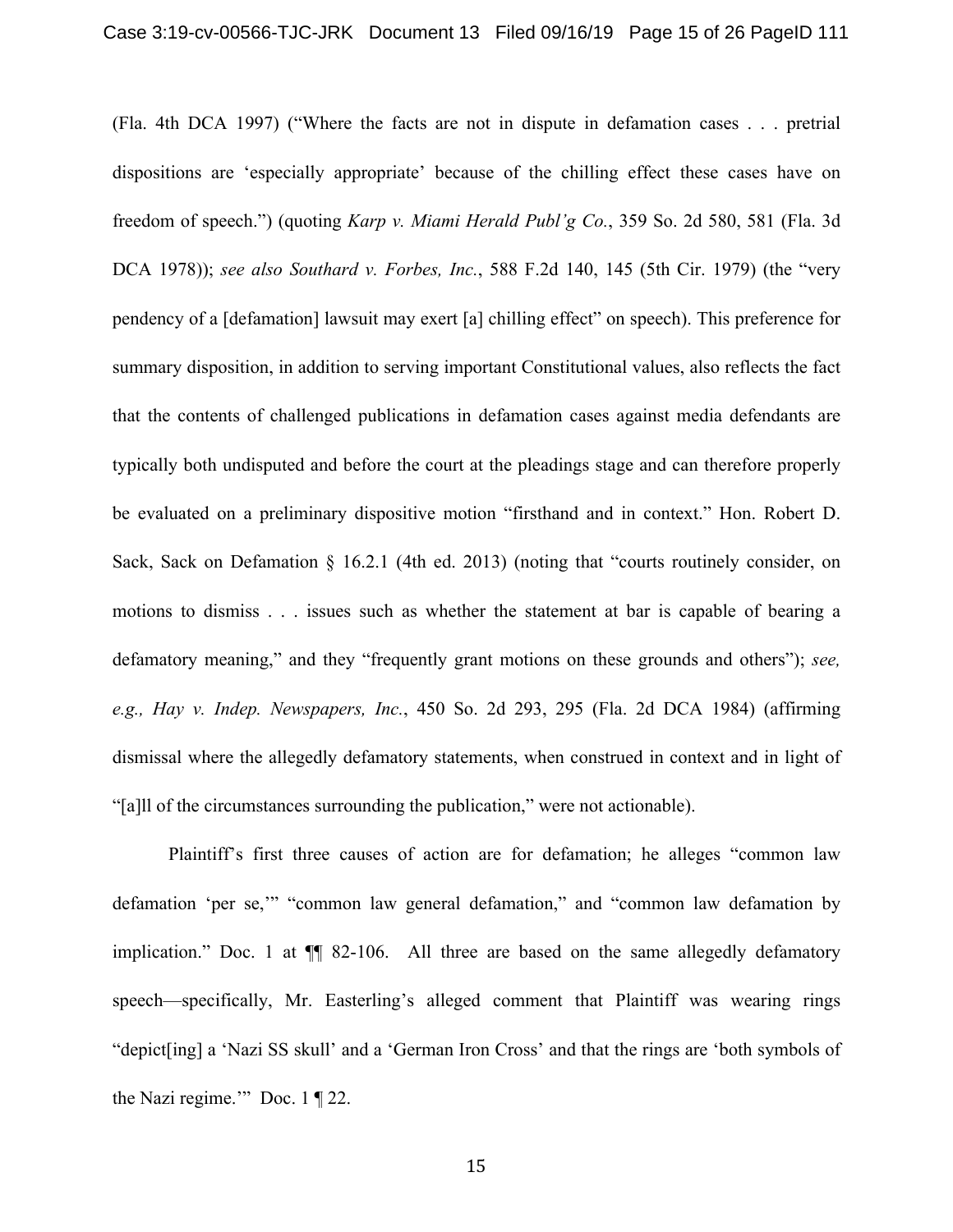It is well-settled under Florida law that "[S]tatements of pure opinion are protected from defamation actions by the First Amendment." *Turner v. Wells*, 879 F.3d 1254, 1262 (11th Cir. 2018) (citing *Keller v. Miami Herald Pub. Co.,* 778 F.2d 711, 714 (11th Cir. 1985) and affirming Rule 12(b)(6) dismissal); *Milkovich v. Lorain Journal Co.*, 497 U.S. 1, 20 (1990); *Horsley v. Rivera*, 292 F.3d 695, 701 (11th Cir. 2002); *Hallmark Builders, Inc. v. Gaylord Broad. Corp.*, 733 F.2d 1461, 1464 (11th Cir. 1984); *Stembridge v. Mintz*, 652 So. 2d 444 (Fla. 3d DCA 1995) (citation omitted). This principle is based on the First Amendment's command that "there is no such thing as a false idea." *Gertz v. Robert Welch, Inc.*, 418 U.S. 323, 339-40 (1974). "However pernicious an opinion may seem, we depend for its correction not on the conscience of judges and juries, but on the competition of other ideas." *Id*.

A statement is considered a "pure opinion" when "the defendant makes a comment or opinion based on facts which are set forth in the publication or which are otherwise known or available to the reader or listener as a member of the public." *Id.*; *Fortson v. Colangelo*, 434 F. Supp. 2d 1369, 1378 (S.D. Fla. 2006). "Whether the statement is one of fact or opinion" is a question of law for the court. *Turner*, 879 F.3d at 1262-63. In making that determination, "the court must construe the statement in its totality, examining not merely a particular phrase or sentence, but all of the words used in the publication." *Keller*, 778 F.2d at 717; *Morse v. Ripken*, 707 So. 2d 921, 922 (Fla. 4th DCA 1998). Further, the court "must consider the context in which the statement was published." *Rasmussen v. Collier Cty. Publ'g Co.*, 946 So. 2d 567, 571 (Fla. 2d DCA 2006). Indeed, courts widely agree that "even a provably false statement is not actionable if it is plain that the speaker is expressing a subjective view, an interpretation, a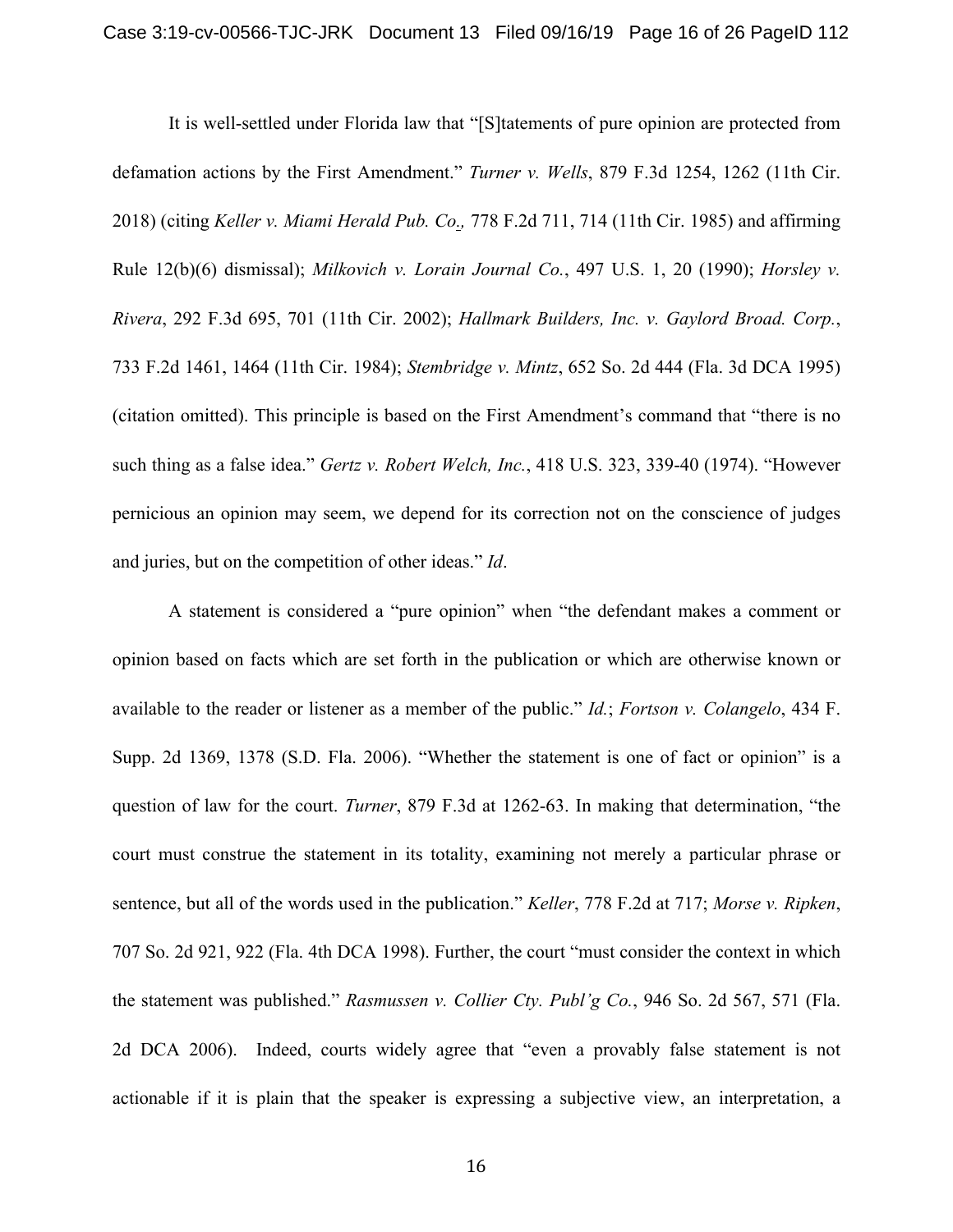theory, conjecture, or surmise, rather than claiming to be in possession of objectively verifiable facts." *Riley v. Harr*, 292 F.3d 282, 289 (1st Cir. 2002) (internal marks omitted); *Levin v. McPhee*, 119 F.3d 189, 197 (2d Cir. 1997); *Moldea v. New York Times Co.*, 22 F.3d 310, 317 (D.C. Cir. 1994); *Haynes v. Alfred A. Knopf, Inc.*, 8 F.3d 1222, 1227 (7th Cir. 1993). Courts also have not hesitated to apply the constitutional protections for opinion at the motion to dismiss stage. *E.g., Turner v. Wells*, 198 F. Supp. 3d 1355, 1358 (S.D. Fla. 2016); *Del Fuoco v. O'Neill*, 2011 WL 601645, at \*7-8 (M.D. Fla. Feb. 11, 2011).

Here, there is no serious question that the allegedly defamatory statements were pure opinion. The fact that Plaintiff was wearing rings is undisputed in the Complaint. Doc. 1 at ¶¶ 22, 70, 73, 74, 76, 102, 105. And while Plaintiff asserts that his rings were a "Mexican sugar skull" and an "Iron Cross or Maltese crown" that "is not, in the form worn by Dean, a symbol of the Nazi regime," Doc. 1 at ¶ 22, the rings' resemblance to Nazi symbols is at best a matter of opinion. More importantly, the facts upon which Mr. Easterling's conclusion regarding the rings is based are manifestly set forth in the publication itself—that is, Mr. Easterling is commenting on a video of Plaintiff *wearing the very rings in question*. That is the basis upon which Mr. Easterling concluded that the rings were Nazi symbols, and any reader or review is equally capable of coming to their own conclusion. That is as pure as opinion gets.

To the extent the Complaint claims that Plaintiff was defamed by other parts of Mr. Easterling's post, it is incorrect. For example, Plaintiff's participation in the "Battle of New Orleans," as the protests were called, is entirely factual and therefore not false, as is required for a defamation claim. *See Warner v. Schmidt*, 2011 WL 2784492, at \*1 (M.D. Fla. July 15, 2011)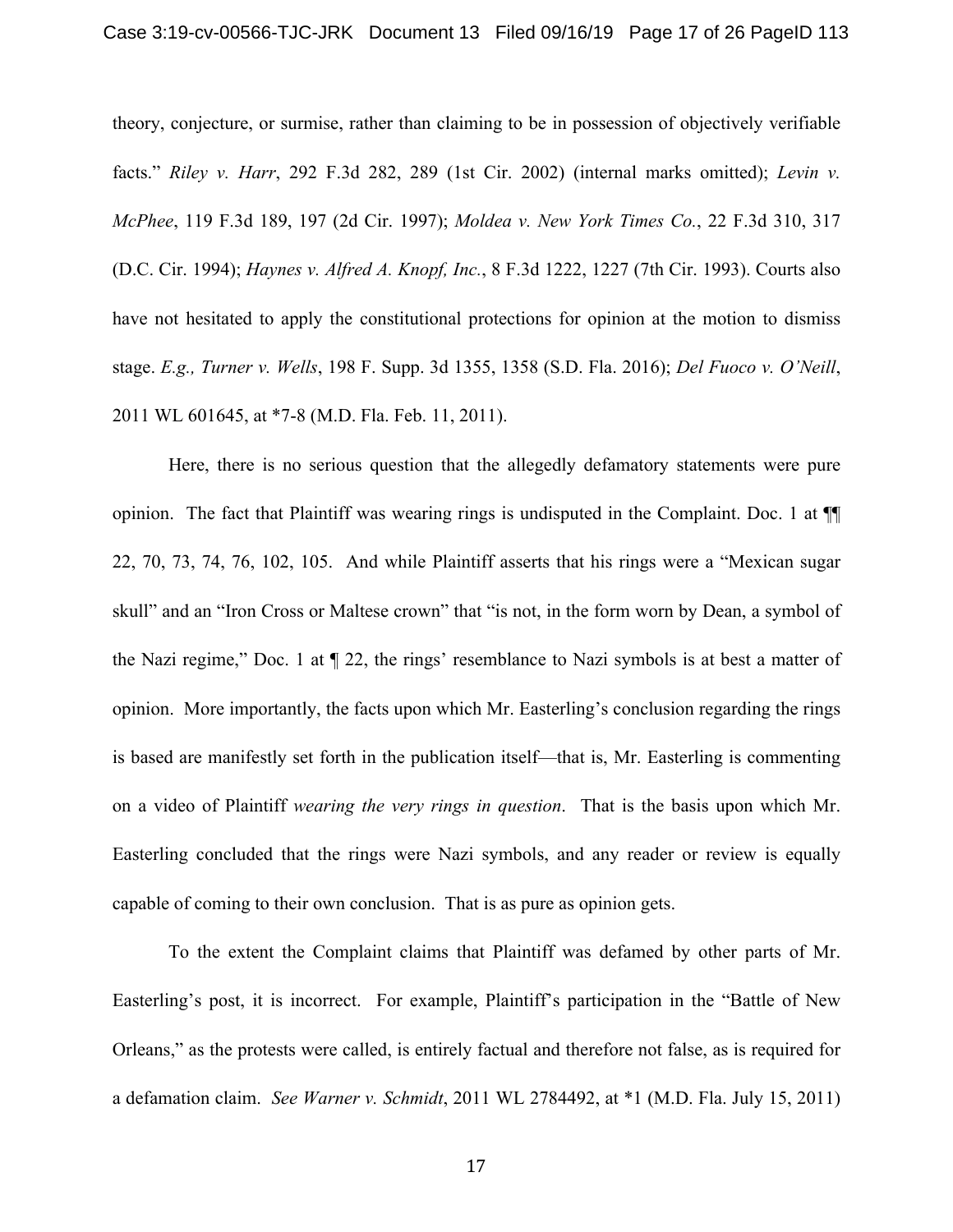(reciting elements of defamation). And to the extent Plaintiff claims that Mr. Easterling's post is defamatory insofar as it "inferring that Dean participated in a public altercation," it relies upon a deliberate misreading of the post itself. The "battle" at issue referred to an intense public debate about Confederate monuments, not a physical altercation, and that language was employed by participants in the event.<sup>3</sup> Plaintiff offers no allegations to the contrary.

Similarly, Plaintiff's allegation that Mr. Easterling defamed him by writing that Plaintiff was "aligned" with hate groups intentionally misconstrues what Mr. Easterling actually wrote. The post at issue stated Plaintiff was "in attendance during" the May 7, 2017 *event* that was "aligned with known white nationalist organizations, such as the Ku Klux Klan, League of the South and the Based StickMan Movement." As written, the final clause refers to the "Battle of New Orleans" event itself—*i.e.*, that the event was "aligned with" the identified groups, not Plaintiff. Regardless, whether Plaintiff was "aligned with" those groups is a matter of protected opinion. In contrast to an allegation that Plaintiff is a member of a certain organization, a statement that he is "aligned with" certain organizations is neither verifiable nor demonstrably false. It indicates the speaker's belief that Plaintiff has displayed or communicated values in accord with, or similar to, those of the organizations.

### **C. Florida's Single Action Rule Bars Plaintiff's Other Tort Claims**

 <sup>3</sup> *See* Avi Selk, *'The Battle of New Orleans': David Duke expects Confederate statute defenders to mass on Sunday*, THE WASHINGTON POST, May 6, 2017, available at: https://www.washingtonpost.com/news/postnation/wp/2017/05/06/the-battle-of-new-orleans-david-duke-expects-confederate-statue-defenders-to-mass-onsunday/ (last visited Sept. 13, 2019) ("The Battle of New Orleans," they call it—the statutes' defenders and detractors alike.")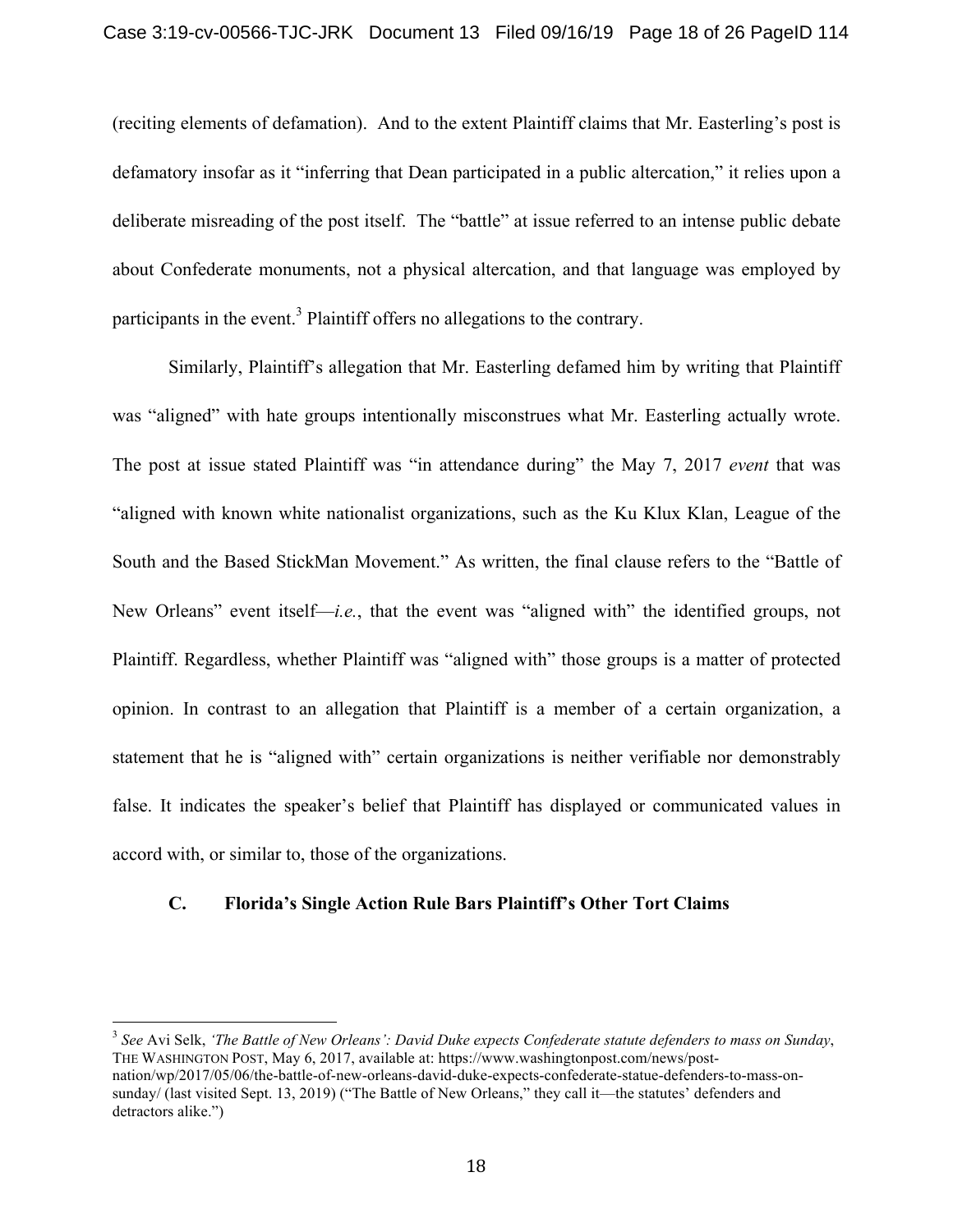In addition to three counts of defamation, Plaintiff asserts three additional, different tort claims that are barred under Florida's single publication/single action rule. The rule "precludes the recasting of defamation claims as additional, distinct causes of action in tort if all of the claims arise" from the same allegedly defamatory publication. *Int'l Sec. Mgmt. Grp., Inc. v. Rolland*, 271 So. 3d 33, 48 (Fla. Dist. Ct. App. 2018), reh'g denied (Feb. 28, 2019) (citing *Fridovich v. Fridovich*, 598 So.2d 65, 69 (Fla. 1992) ("It is clear that a plaintiff is not permitted to make an end-run around a successfully invoked defamation privilege by simply renaming the cause of action and repleading the same facts."); *Ovadia v. Bloom*, 756 So.2d 137, 141 (Fla. 3d DCA 2000) (explaining that multiple actions are not permitted under the single publication/single action rule when they arise from the same publication upon which a failed defamation claim is based); *Edelman v. Kolker*, 194 So.2d 683, 684 (Fla. 3d DCA 1967) ("The general rule in Florida is that only one cause of action arises out of a single tort committed on an individual, even though that tort results in damages to both the person and his physical property.").

Florida's single-action rule is rooted in the well-established legal principle that "a single wrongful act gives rise to a single cause of action, and that the various injuries resulting from it are merely items of damage arising from the same wrong." *Orlando Sports Stadium, Inc. v. Sentinel Star Co.*, 316 So. 2d 607, 609 (Fla. 4th DCA 1975) (quoting *Easton v. Wier*, 167 So. 2d 245, 247 (Fla. 2d DCA 1964)) (dismissing intentional interference claim). It bars additional tort claims arising from an allegedly defamatory publication even when the underlying defamation claim is itself meritless. *See Kinsman v. Winston*, 2015 WL 12839267, at \*5 (M.D. Fla. Sept. 15,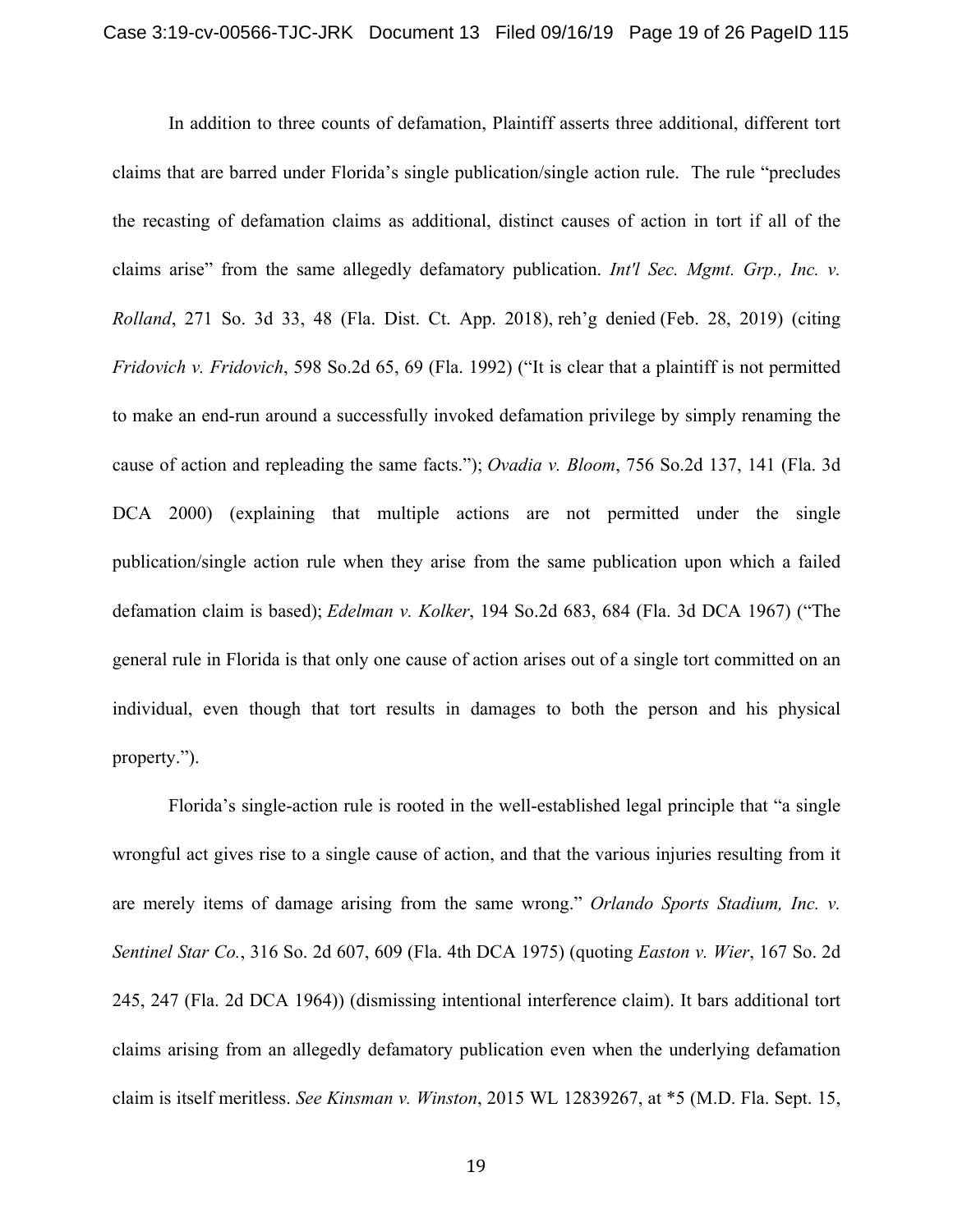2015) ("Non-defamation tort claims based on a defamatory statement are barred regardless of whether the defamation claim fails."); *Klayman v. Judicial Watch, Inc.*, 22 F. Supp. 3d 1240, 1257 (S.D. Fla. 2014) ("When claims are based on analogous underlying facts and the causes of action are intended to compensate for the same alleged harm, a plaintiff may not proceed on multiple counts for what is essentially the same defamatory publication or event.").

Here, because all of Plaintiff's claims arise from the same allegedly defamatory publication, he cannot restyle his defamation claim as additional torts. Consequently, this Court should dismiss Plaintiff's intentional infliction of emotional distress (Fourth Cause of Action, Doc. 1 at  $\P$  115-118), tortious interference (Fifth Cause of Action, Doc. 1 at  $\P$  119-124), and assault claims (Sixth Cause of Action, Doc. 1 at ¶¶ 125-130), regardless of whether his defamation claim has merit.

Separate and apart from the single-action rule, the Constitution itself bars Plaintiff's nondefamation tort claims. Indeed, the Supreme Court has directed that the First Amendment-based safeguards that limit the reach of the defamation tort govern all claims seeking to recover damages for reputational injury, regardless of how those claims are styled. *Hustler Magazine, Inc. v. Falwell*, 485 U.S. 46, 51-57 (1988). Put another way, "a plaintiff may not avoid the protection afforded by the Constitution . . . merely by the use of creative pleading." *Beverly Hills Foodland, Inc. v. United Food & Commercial Workers Union, Local 655*, 39 F.3d 191, 196 (8th Cir. 1994) (holding that constitutional standards governing defamation claims "must equally be met for a tortious interference claim based on the same conduct or statements"); *see also Farah v. Esquire Magazine*, 736 F.3d 528, 540 (D.C. Cir. 2013) (First Amendment precludes claims for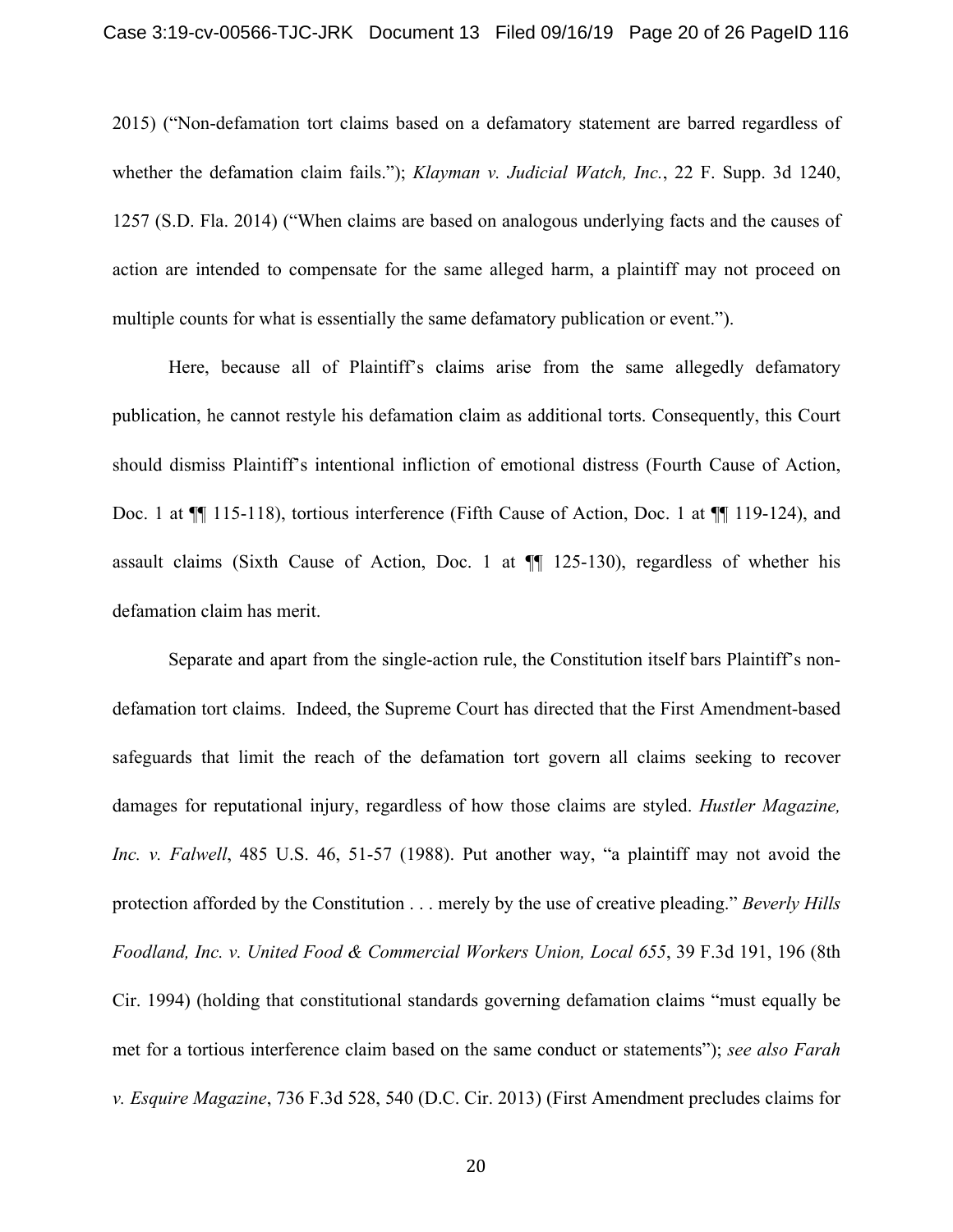false light and tortious interference based on defendants' non-defamatory speech); *Food Lion, Inc. v. Capital Cities/ABC, Inc.*, 194 F.3d 505, 522 (4th Cir. 1999) (plaintiff could not "recover defamation-type damages under non-reputational tort claims, without satisfying the stricter (First Amendment) standards of a defamation claim" because "such an end-run around First Amendment strictures is foreclosed by Hustler"). Here, where it is obvious that Plaintiff's other tort claims are based on the same protected speech as his defamation claims, those additional claims must fall alongside the defamation claims.

#### **D. Plaintiff Fails to Adequately State an IIED Claim**

Separate and apart from all of the issues explained above, Plaintiff has simply failed to adequately allege a claim for intentional infliction of emotional distress. Doc. 1 at  $\P$  115-118. The essential elements of a claim for intentional infliction of emotional distress arc: 1) extreme and outrageous conduct; 2) an intent to cause, or reckless disregard to the probability of causing, emotional distress; 3) severe emotional distress suffered by the plaintiff; and 4) proof that the conduct caused the severe emotional distress. *R.W. v. Armor Corr. Health Servs., Inc.,*  830 F. Supp. 2d 1295, 1304 (M.D. Fla. 2011) (citing *Gonzalez–Jimenez de Ruiz v. U.S.,* 231 F.Supp.2d 1187, 1199 (M.D.Fla.2002)). Florida Courts have upheld a cause of action for intentional infliction of emotional distress only in "extremely rare circumstances." *Id*. (citing *Metropolitan Life Ins. Co. v. McCarson*, 467 So.2d 277, 278 (Fla.1985)). In cases where the cause of action has been upheld. the alleged behavior has been deemed "so outrageous in character, and so extreme in degree, as to go beyond all possible bounds of decency.'" *Id*. (citation omitted).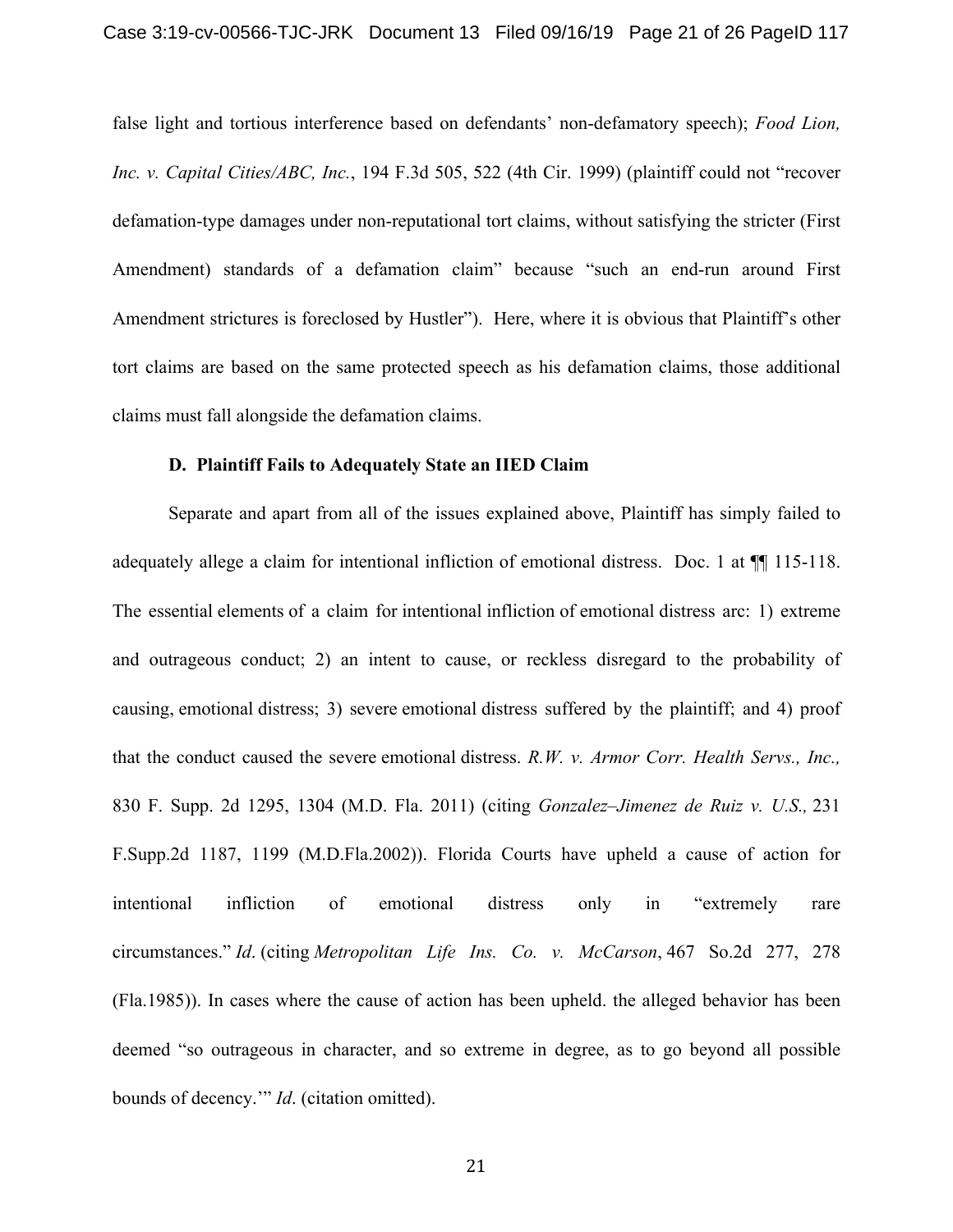Here, Plaintiff offers nothing more than self-serving, conclusory statements to support his claim that Mr. Easterling intended to cause severe emotional distress. More importantly, the conduct at issue here cannot be considered so outrageous or extreme as to go beyond all bounds of decency. Mr. Easterling was merely engaged in commenting on a political controversy in his community. Consequently, this claim must be dismissed.

### **E. Plaintiff Fails to Adequately State a Tortious Interference Claim**

Plaintiff's fifth cause of action is "common law tortious interference with prospective advantage." Doc. 1 at ¶¶ 119-124. To sufficiently state such a claim, a plaintiff must establish five elements: (1) the existence of a business relationship; (2) the defendant's knowledge of the relationship; (3) an intentional and unjustified interference with the relationship by the defendant; and (4) damage to the plaintiff caused by the interference. *Id*. (citing *Magre v. Charles*, 729 So.2d 440, 444 (Fla. 5th DCA 1999). *Florida Fern Growers Ass'n v. Concerned Citizens of Putnam County*, 616 So.2d 562 (Fla. 5th DCA 1993); *see also Silverman v. Wells Fargo Ins. Servs. USA, Inc.*, 20 F. Supp. 3d 1357, 1362 (S.D. Fla. 2014) (citation omitted).

Plaintiff's tortious interference claim is premised on the allegation that Mr. Easterling's Internet posts "were of direct cause to Dean's eventual termination from employment at Crescent Leadership Academy." Doc. 1 at ¶ 27. He also blames the posts for "damage to his professional reputation as an educator and education administrator [and] loss of professional opportunities in the field of education[.]" Doc. 1 at ¶ 12. This claim is unavailing for at least two reasons.

First, Plaintiff has not alleged, and cannot prove, that Mr. Easterling's posts were the proximate cause of his termination. Indeed, a follow-up article on nola.com that Plaintiff has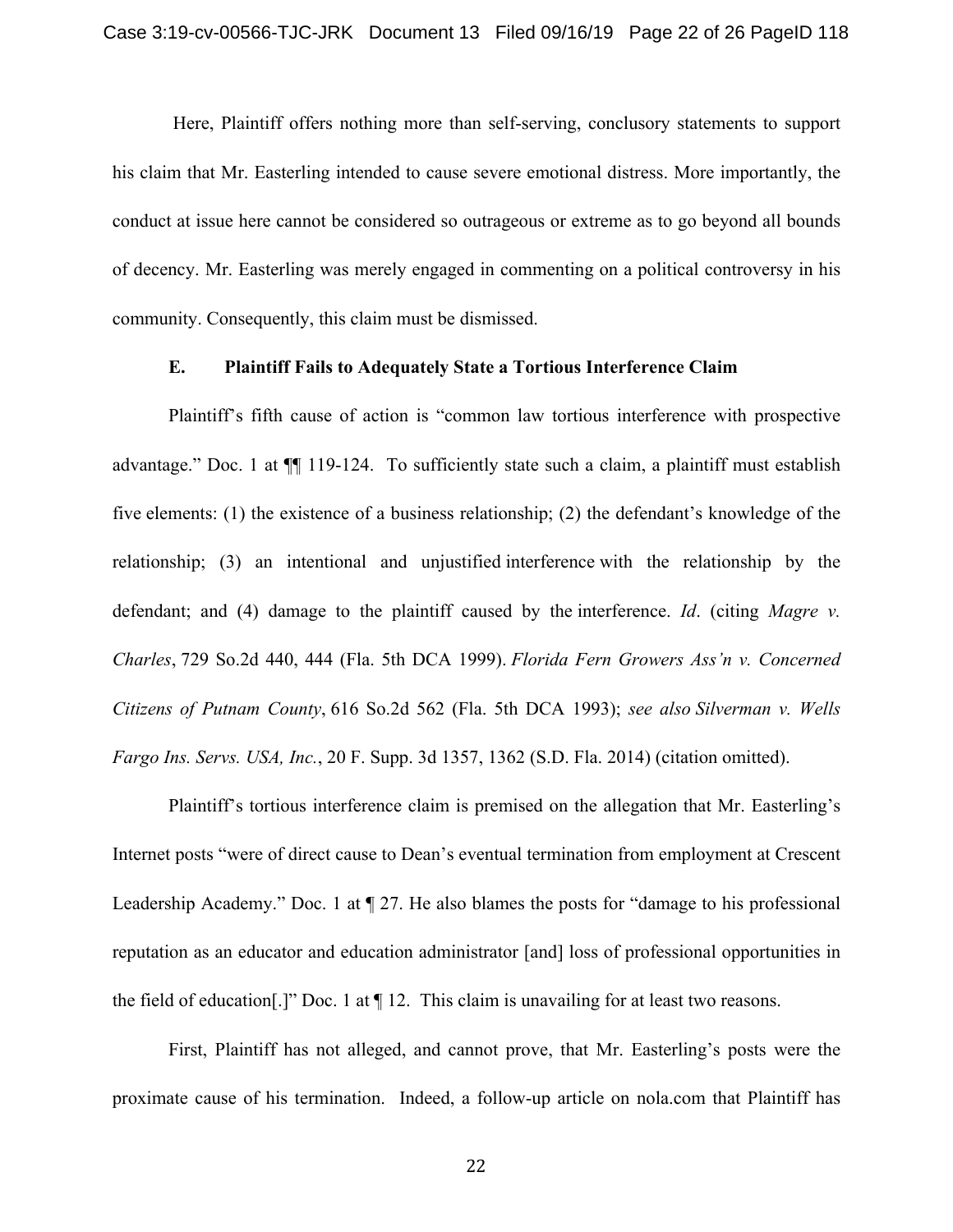attached to the complaint expressly notes that his employer performed a thorough investigation prior to terminating him. *See* Doc. 1-10 (Exhibit 6 to the Complaint). The fact that there was an investigation itself belies any claim that Mr. Easterling's posts were the proximate cause of Plaintiff's termination.

Even without the investigation, it is self-evident that other factors, including but not limited to the extensive media attention the incident received, Plaintiff's appearance on a rightwing radio show in which he admitted that some people might see him as a racist (*see* Doc. 1-8), or the widely circulated image of him standing next to a confederate flag (*id*.), could have been the proximate cause of his dismissal. Plaintiff acknowledges that he appeared in public during the confederate monument removal wearing a helmet and carrying a wooden shield. Doc. 1 at ¶ 62. He also admittedly wore two rings depicting, in his characterization, a skull and an "Iron Cross or Maltese crown." Doc. 1 at ¶ 22. In the news coverage cited by Plaintiff, Southern Poverty Law Center researcher Alex Amend states that Plaintiff wore gear to Lee Circle that is "very popular among 'alt-right' street activists" (citing his "300-esque 'Sparta' shield, Metallica lettered shirt, helmet and goggles).<sup>4</sup> Additionally, the article notes that the rings worn by Plaintiff "appear similar in design to those used as symbols of white nationalism."<sup>5</sup> Plaintiff's unsupported assertion that Mr. Easterling's posts caused his firing are not enough to meet the applicable pleading standards. "Factual allegations that are merely consistent with a defendant's

 <sup>4</sup> Danielle Dreilinger, *New Orleans principal loses job after wearing Nazi-associated rings in video*, NOLA.COM/THE TIMES-PICAYUNE, May 25, 2017, available at: https://www.nola.com/news/education/article\_1ed3b635-cc0a-5593- 9925-d89eeff8aa71.html (last visited September 6, 2019). <sup>5</sup> *Id*.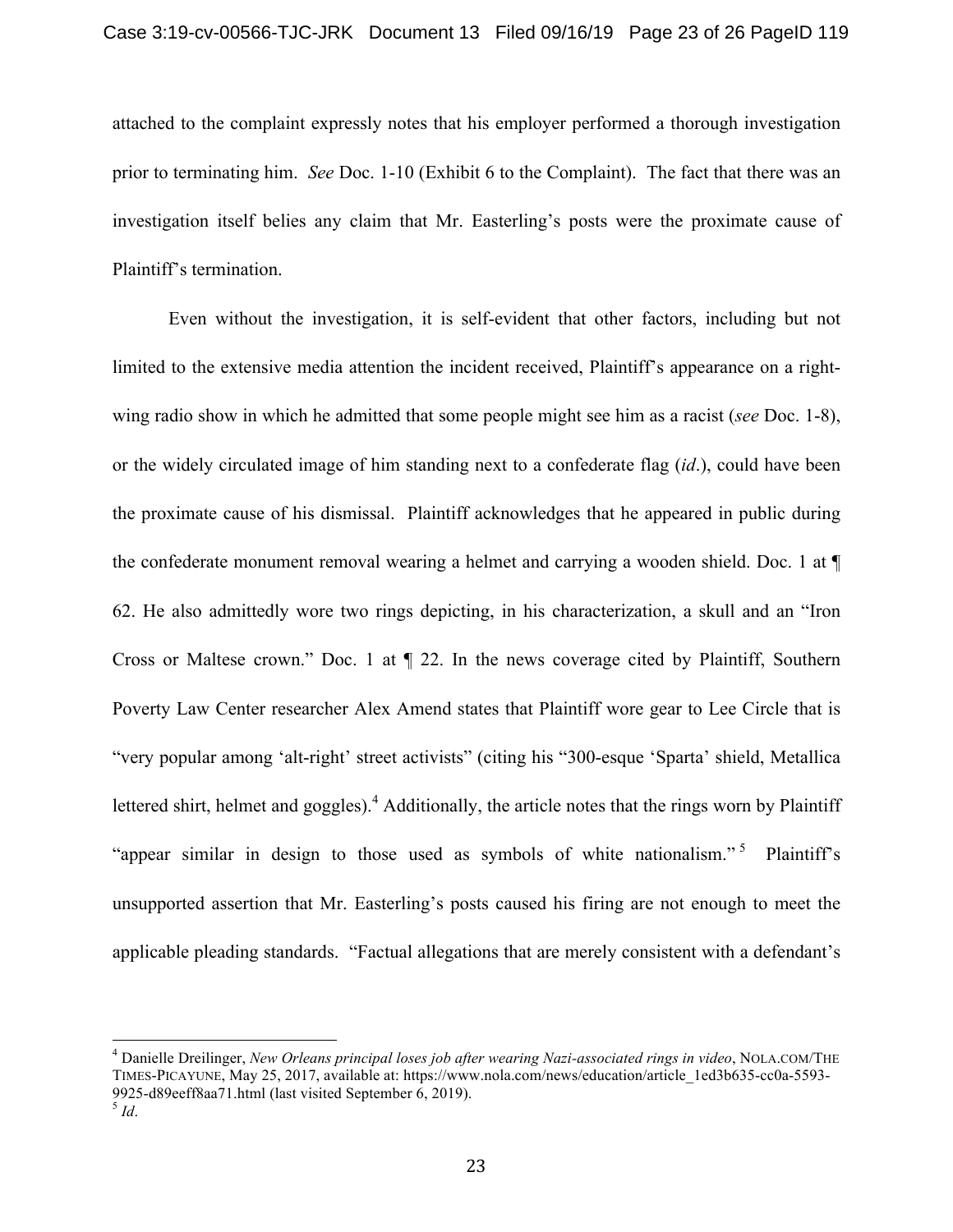liability fall short of being facially plausible." *Chaparro v. Carnival Corp.*, 693 F.3d 1333, 1337 (11th Cir. 2012).

Second, even if Plaintiff could plausibly allege causation, his tortious interference claim also fails because the Complaint does not allege that Mr. Easterling's recording and posting of the video was unjustified. It is well-settled Florida law that a journalist's activities in gathering and publishing information about a matter of public concern cannot form the basis for a tortious interference claim, because such activities are by their nature justified. *See, e.g.*, *Seminole Tribe v. Times Publ'g Co.*, 780 So. 2d 310, 318 (Fla. 4<sup>th</sup> DCA 2001).

Consequently, Plaintiff's claim of tortious interference with a prospective advantage must be dismissed.

### **F. Plaintiff Fails to Adequately State an Assault Claim**

Plaintiff's sixth cause of action is "common law assault (apprehension)." Doc. 1 at  $\P$ 125-130. As defined in Florida law, the elements of assault include an intentional threat by an act, coupled with an apparent ability to carry out the threat, that creates a fear of imminent violence; the required intent is to do the act, not the intent to do violence to the victim. *Geovera Specialty Ins. Co. v. Hutchins*, 831 F. Supp. 2d 1306, 1312 (M.D. Fla. 2011), *aff'd*, 504 F. App'x 851 (11th Cir. 2013) (citation omitted). Here, Plaintiff does not allege that Mr. Easterling threatened him. Instead, he alleges that Mr. Easterling published statements that put his life at risk "by revealing and disclosing him to Antifa[.]" Doc. 1 at ¶ 126. That organization, he alleges, has "openly pledged to terrorize and inflict bodily harm ('punch') persons identified as 'Nazis."" Doc. 1 at  $\P$  127. Thus, Plaintiff has not alleged that Mr. Easterling made any threat, intentional or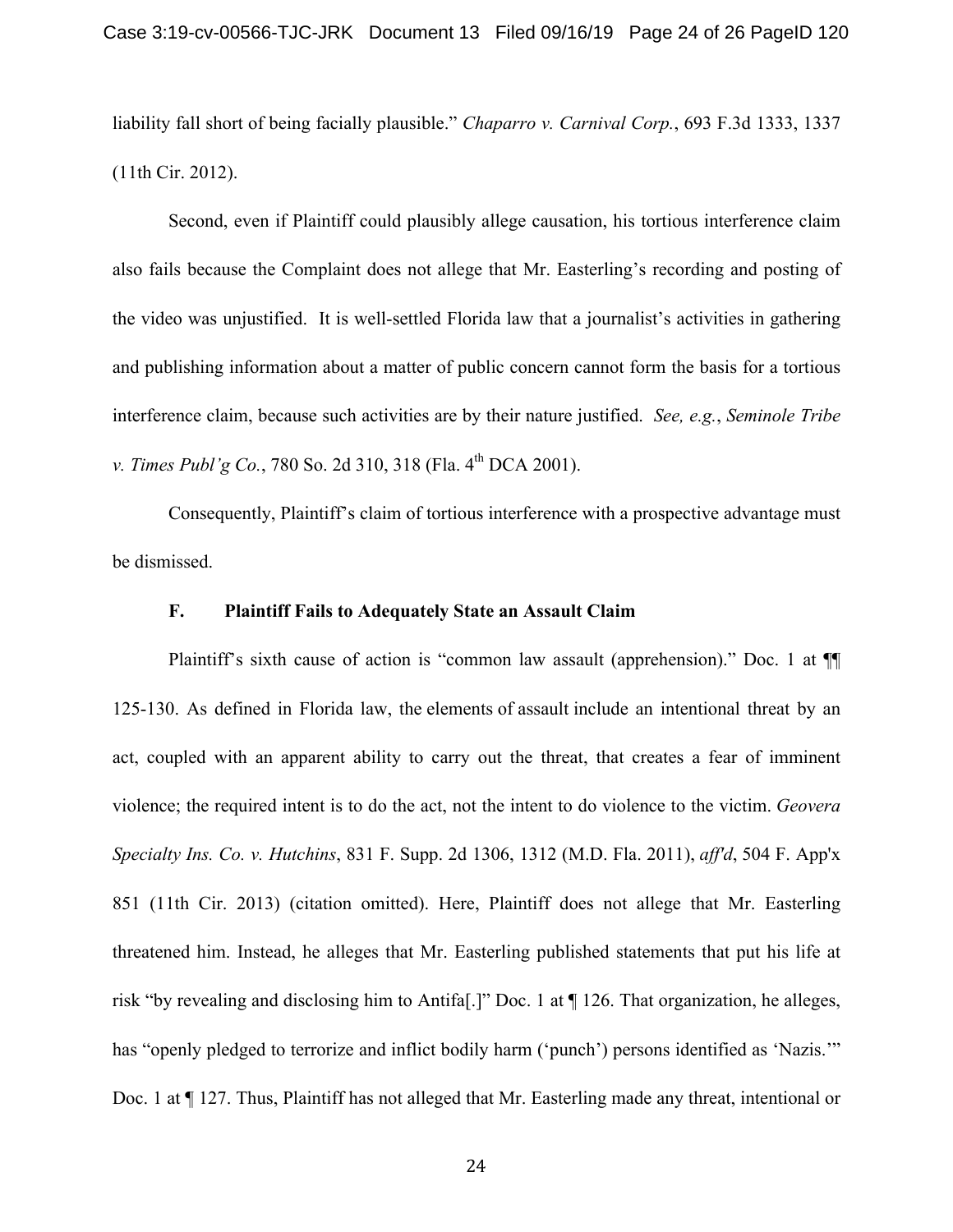otherwise, directed at or toward him. Neither has Plaintiff alleged that Mr. Easterling has the ability to carry out any such threat.

Plaintiff has not even pleaded that Antifa threatened him personally or that it had the ability to carry out the threat. He alleges that Antifa has pledged to punch Nazis—not Plaintiff himself—and Plaintiff asserts that he is not a Nazi. Here, Plaintiff has not adequately pleaded as assault claim against Antifa, much less Mr. Easterling.<sup>6</sup> Moreover, Plaintiff has neither alleged any connection between Mr. Easterling and Antifa, nor any request or statement by Mr. Easterling to Antifa to take any actions against Plaintiff. Rather, he claims that Mr. Easterling's allegedly defamatory statements "subjected [him] to an open call that any and all militant Antifa should kill or do bodily harm to Dean." Doc. 1 at  $\P$  128.

In this extremely attenuated chain of causality, as alleged by Plaintiff, Mr. Easterling could not be held liable. Consequently, this claim must be dismissed.

#### **CONCLUSION**

For all the foregoing reasons, the Court should enter an order dismissing Plaintiff's claims against Mr. Easterling in their entirety. Defendant further reserves his right to file a motion for attorneys' fees and costs pursuant to Florida's anti-SLAPP statute, Fla. Stat. Ann. § 768.295.

Respectfully submitted,

*/s/ Katie Schwartzmann* Katie Schwartzmann, Louisiana Bar Roll No. 30295 *Application for Admission Pro Hac Vice Pending The American Civil Liberties Union-F of Louisiana* 

 <sup>6</sup> Notably, Plaintiff claims that, before the alleged defamation, he was "concerned about the actions of violent Antifa protesters attacking citizens" at a protest, which he voluntarily attended and "offered protection to the nonviolent persons assembled." Doc. 1 at ¶ 62. Plaintiff's own admission that he chose to confront this allegedly violent organization before the alleged defamation belies his allegation that he is now in fear of imminent violence from it.